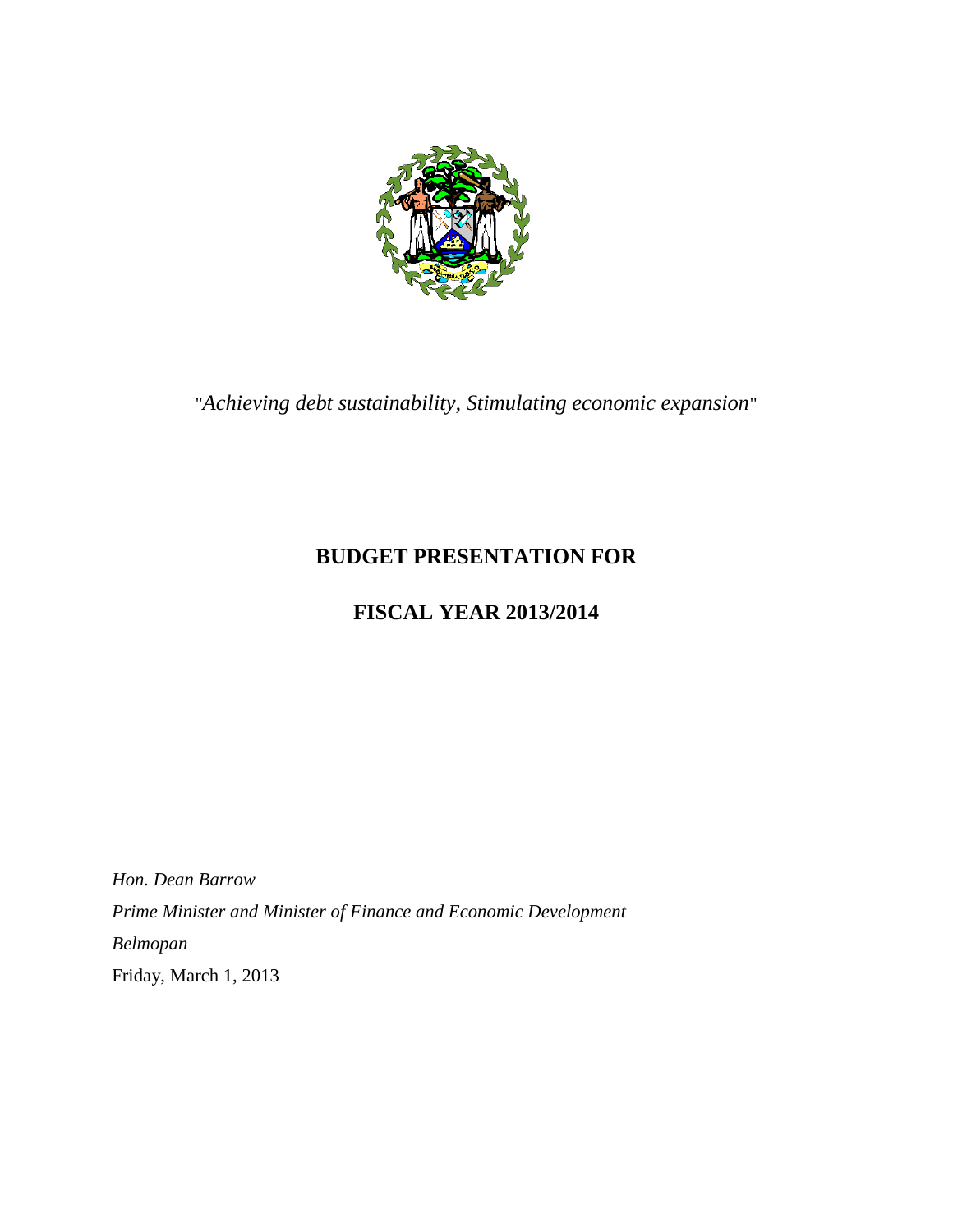|                                         | <b>BUDGET</b><br><b>OUTTURN</b><br>2011/2012 | <b>APPROVED</b><br><b>BUDGET</b><br>2012/2013 | <b>PRELIMINARY</b><br><b>OUTTURN</b><br>2012/2013 | <b>PROPOSED</b><br><b>BUDGET</b><br>2013/2014 |
|-----------------------------------------|----------------------------------------------|-----------------------------------------------|---------------------------------------------------|-----------------------------------------------|
| <b>TOTAL REVENUES AND GRANTS</b>        | 835,664,645                                  | 862,643,366                                   | 844,880,645                                       | 871,736,966                                   |
| <b>TOTAL REVENUE</b>                    | 802,518,518                                  | 827,444,061                                   | 812,341,989                                       | 830,655,453                                   |
| <b>RECURRENT REVENUE</b>                | 794,679,073                                  | 819,369,434                                   | 808,600,460                                       | 825,604,389                                   |
| <b>TAX REVENUE</b>                      | 669,869,470                                  | 683,285,352                                   | 687,185,858                                       | 727,016,408                                   |
| Income and profits                      | 236,963,590                                  | 226,156,812                                   | 222,067,920                                       | 233,781,598                                   |
| of which: Petroleum taxation            | 52,966,924                                   | 36,640,246                                    | 33,881,070                                        | 31,410,125                                    |
| Taxes on property                       | 6,672,841                                    | 6,873,026                                     | 6,096,231                                         | 7,154,307                                     |
| Taxes on Int'l trade & transactions     | 195,980,030                                  | 186,394,513                                   | 192,928,903                                       | 203,465,365                                   |
| of which: Import duties                 | 153,462,213                                  | 142,600,702                                   | 144,662,896                                       | 153,751,378                                   |
| Taxes on goods and services             | 230,253,009                                  | 263,861,001                                   | 266,092,804                                       | 282,615,138                                   |
| of which: GST                           | 171,084,225                                  | 202,765,373                                   | 205,989,371                                       | 218,288,840                                   |
| NON-TAX REVENUE                         | 124,809,603                                  | 136,084,082                                   | 121,414,602                                       | 98,587,981                                    |
| Property Income                         | 24,118,653                                   | 20,608,608                                    | 8,733,886                                         | 6,869,848                                     |
| Licenses                                | 12,578,496                                   | 12,929,351                                    | 15,357,506                                        | 15,818,232                                    |
| Royalties                               | 35,367,977                                   | 31,709,138                                    | 31,142,003                                        | 30,339,436                                    |
| of which: Petroleum royalties           | 20,980,533                                   | 16,890,071                                    | 14,618,278                                        | 12,320,000                                    |
| Ministries/Departments                  | 41,461,149                                   | 39,029,208                                    | 38,134,317                                        | 36,139,089                                    |
| of which: Oil working interest          | 16,277,975                                   | 13, 104, 345                                  | 12,538,842                                        | 10,514,000                                    |
| Repayment of old loans                  | 11,283,328                                   | 31,807,777                                    | 28,046,889                                        | 9,421,376                                     |
| <b>CAPITAL REVENUES</b>                 | 7,839,445                                    | 8,074,627                                     | 3,741,529                                         | 5,051,064                                     |
| <b>GRANTS</b>                           | 33,146,127                                   | 35,199,305                                    | 32,538,656                                        | 41,081,513                                    |
| <b>TOTAL EXPENDITURES</b>               | 867,397,642                                  | 937,857,347                                   | 862,156,165                                       | 934,331,703                                   |
| <b>RECURRENT EXPENDITURE</b>            | 724,458,517                                  | 777,733,617                                   | 706,753,324                                       | 778,006,237                                   |
| <b>Primary Expenditure</b>              | 624,436,474                                  | 641,648,486                                   | 649,009,196                                       | 681,465,875                                   |
| <b>Personal Emoluments</b>              | 296,421,334                                  | 294,742,564                                   | 298,153,525                                       | 313,154,619                                   |
| Pensions                                | 51,634,162                                   | 50,825,975                                    | 54,489,377                                        | 55,230,406                                    |
| Goods & Services                        | 171,791,906                                  | 172,617,034                                   | 165,772,370                                       | 181,051,689                                   |
| Subsidies & Current Transfers           | 104,589,072                                  | 123,462,913                                   | 130,593,924                                       | 132,029,161                                   |
| Debt Service - Interest & Other Charges | 100,022,043                                  | 136,085,131                                   | 57,744,127                                        | 96,540,361                                    |
| of which: External Interest Payments    | 81,654,720                                   | 114,354,695                                   | 81,654,720                                        | 114,354,695                                   |
| <b>CAPITAL EXPENDITURES</b>             | 142,939,125                                  | 160,123,730                                   | 155,402,841                                       | 156,325,466                                   |
| <b>Capital II Expenditures</b>          | 72,824,731                                   | 79,329,605                                    | 70,452,702                                        | 67,242,942                                    |
| <b>Capital III Expenditures</b>         | 65,268,666                                   | 77,541,305                                    | 81,685,678                                        | 85,959,506                                    |
| Capital Transfers & Net Lending         | 4,845,728                                    | 3,252,820                                     | 3,264,461                                         | 3,123,018                                     |
| <b>RECURRENT SURPLUS/[DEFICIT]</b>      | 70,220,556                                   | 41,635,817                                    | 101,847,136                                       | 47,598,152                                    |
| <b>PRIMARY SURPLUS/[DEFICIT]</b>        | 68,289,046                                   | 60,871,150                                    | 40,468,608                                        | 33,945,625                                    |
| As Percentage of GDP                    | 2.34%                                        | 2.00%                                         | 1.26%                                             | 1.01%                                         |
| <b>OVERALL SURPLUS/[DEFICIT]</b>        | (31, 732, 997)                               | (75, 213, 981)                                | (17, 275, 520)                                    | (62, 594, 737)                                |
| As Percentage of GDP                    | $-1.09%$                                     | $-2.47%$                                      | $-0.54%$                                          | $-1.86%$                                      |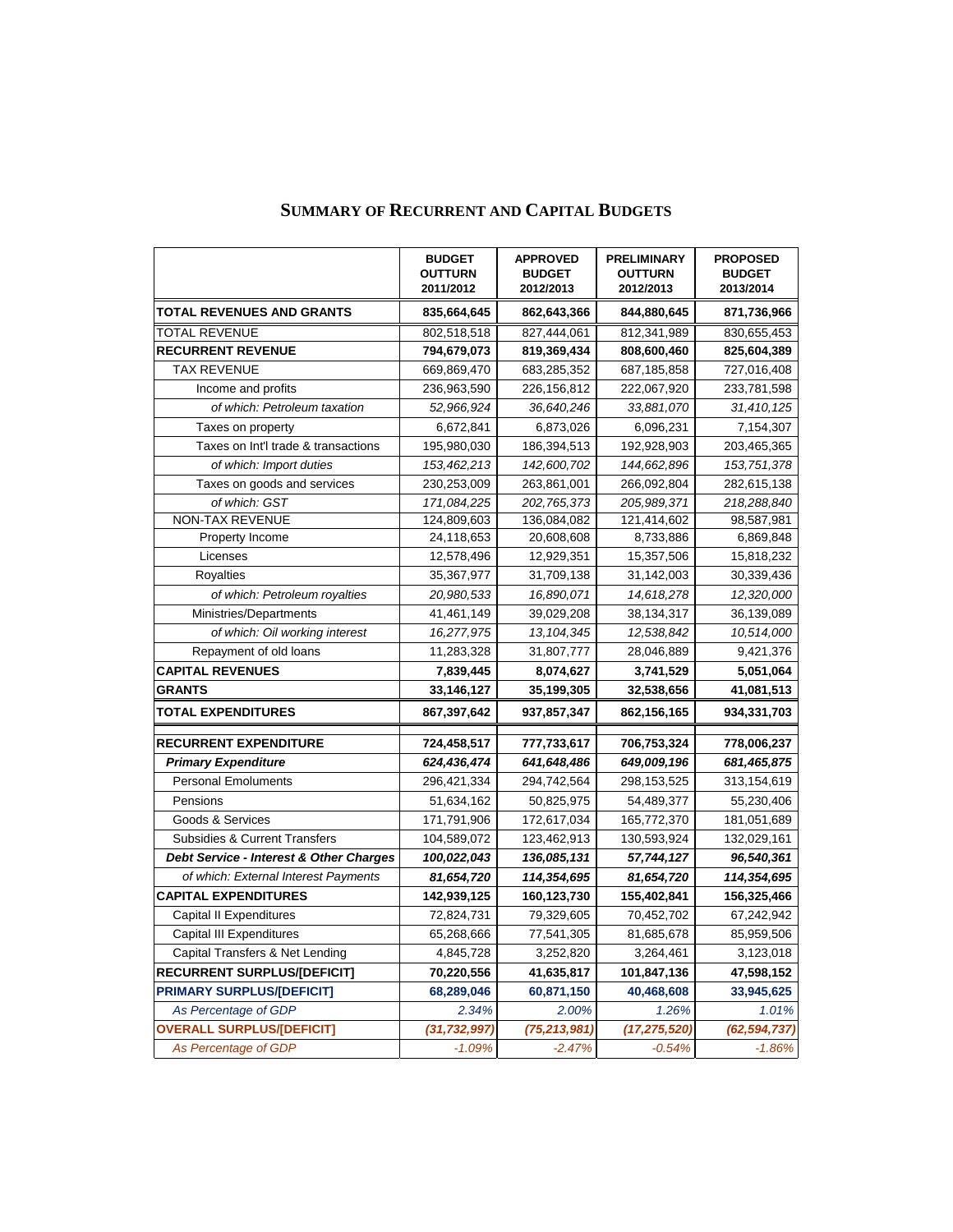# **OUTLINE OF BUDGET SPEECH FOR FISCAL YEAR 2013/2014**

# "A CHIEVING DEBT SUSTAINABILITY, STIMULATING ECONOMIC EXPANSION"

# **Table of Contents**

<span id="page-2-0"></span>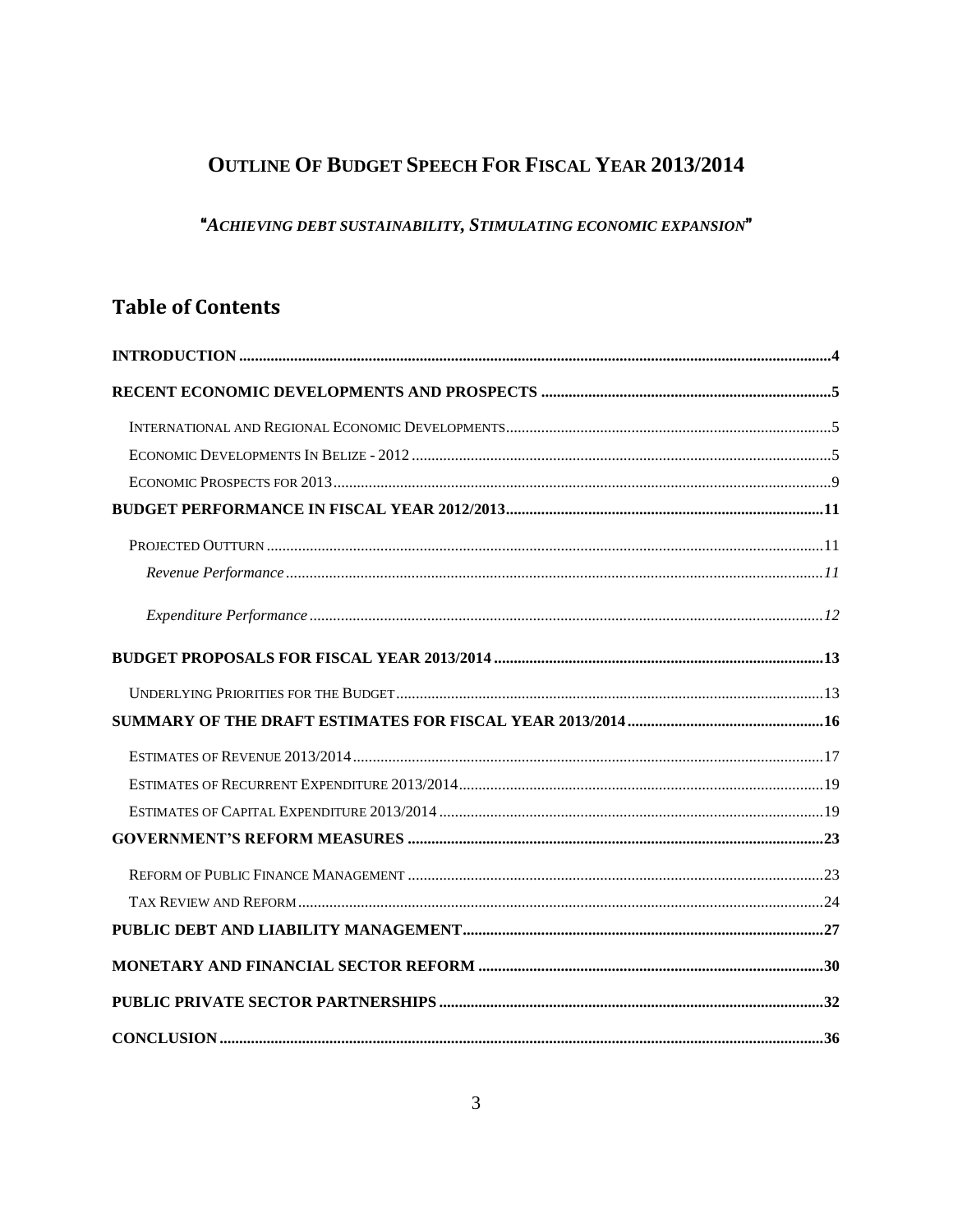## **INTRODUCTION**

#### Mr. Speaker,

I rise to move the second reading of the General Revenue Appropriation Bill for Fiscal Year 2013/2014.

This is, by my recollection, the sixth Budget I have had the honour of presenting to this Honourable House. It has always been a privilege to do so. But this one is occasion for a particular sense of accomplishment. And this is so not least because it comes almost exactly one year after the United Democratic Party won its historic consecutive second term as the national Government of our beloved Belize. Now the details of our stewardship in this first twelve months of the new Administration will be set out in the body of the speech. But it is as well to strike two high notes right at the start. We have pretty much done what the sceptics said was impossible. The superbond-that bane of our existence, that monster of our nightmare- has been tackled and tamed. Not vanquished, mind you, but put on a leash and confined to its lair. And as a direct consequence, but also as a result of adroit stewardship and unshakeable commitment to the welfare of this nation, this Budget will see absolutely no new taxes and no overall spending cuts. The fiscal cliff is not for us. And we likewise say no to the gospel of austerity, currently being preached and practiced with such disastrous social and political consequences in Europe.

Mr Speaker, the magnitude of our apostasy, our resistance to, and escape from, the prevailing orthodoxy, must be placed in its proper global and regional context. Especially where the Caribbean is concerned, and as we have been seeing on the news, the picture is one of almost unrelieved economic gloom. With countries all around us teetering on the brink, close to the edge, Belize's Houdini-like performance is phenomenal good news. And it is fitting that, if all goes as expected, the superbond exchange offer would have been completed in the next couple of weeks. So that by the time we return for the Debate on the 21st and 22nd, laurels and garlands should be much in evidence and the UDP and Belize will be taking their victory lap.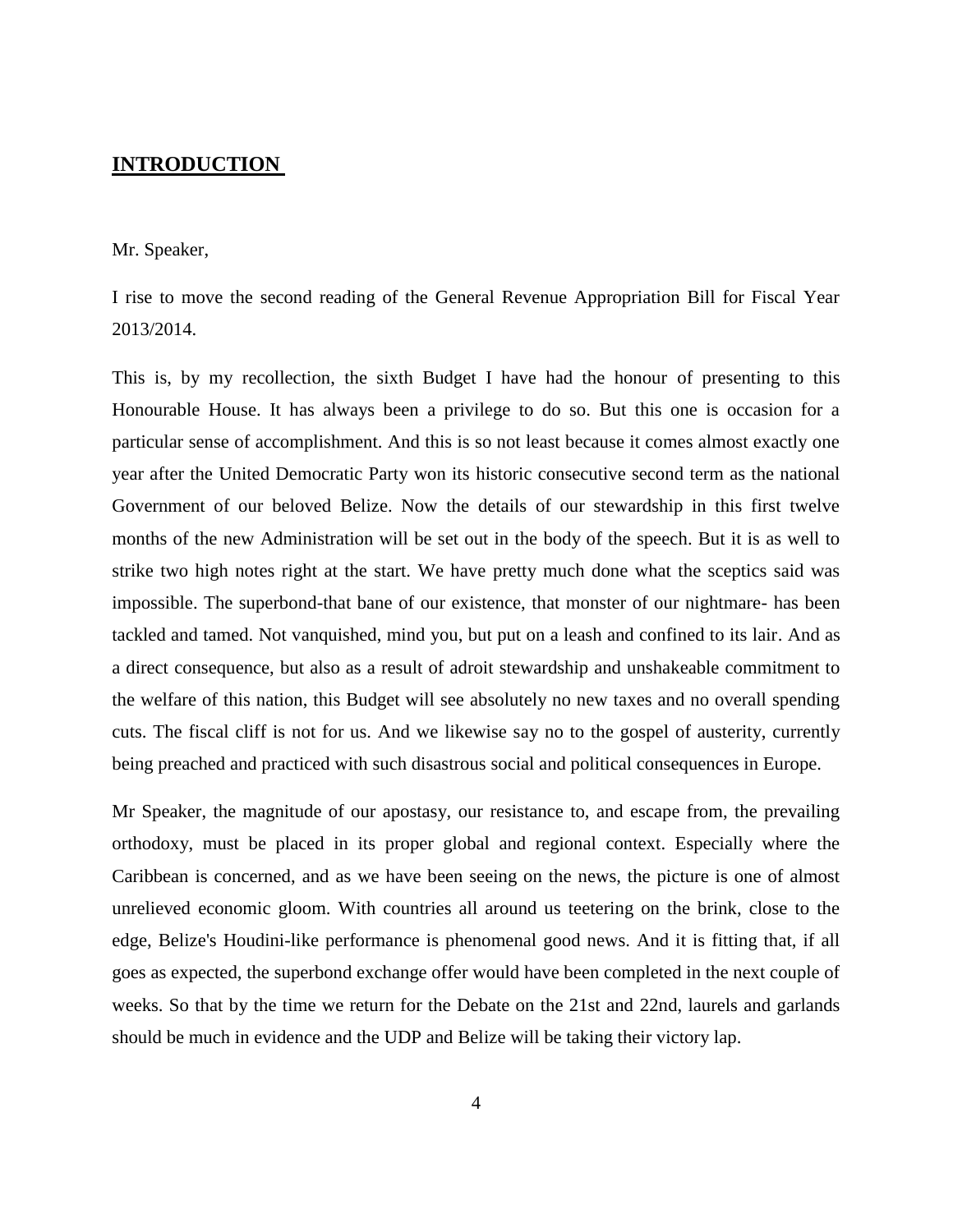### <span id="page-4-0"></span>**RECENT ECONOMIC DEVELOPMENTS AND PROSPECTS**

#### <span id="page-4-1"></span>**INTERNATIONAL AND REGIONAL ECONOMIC DEVELOPMENTS**

The pace of the global economic recovery since the financial crisis of 2008-2009 continues to be anemic and uneven. Global growth is estimated to have weakened from 3.9% in 2011 to 3.2% in 2012 amid broad-based sluggishness in advanced economies. Japan slipped into recession, the Euro area turmoil intensified, and China's economic pace decelerated. In the United States, while a modest housing recovery supported GDP growth of 2.3% that exceeded expectations, labor market conditions remained slack and consumption failed to gain momentum.

Closer to home, several Caribbean countries were challenged by high levels of debt, rising unemployment, high import prices for energy and food and a fall-off in tourism demand from Europe in particular. Already weak balance of payments and fiscal positions, which left little room, if any, for countercyclical policies, were pushed to the brink in St. Kitts and Nevis, Barbados and Jamaica, all three of which had public debt to GDP ratios well in excess of 100%. As a result, the projected 2012 outturn is for a 0.7% contraction in St. Kitts and Nevis, zerogrowth in Barbados, and 0.9% growth in Jamaica. On a more positive note, Guyana, Bahamas and Trinidad and Tobago benefitted from lower debt burdens as well as a combination of natural resource wealth, domestic investments and the turnaround in tourist arrivals and remittance flows from the United States to the region. The estimated growth in these countries was 3.3%, 2.5% and 0.7%, respectively.

#### <span id="page-4-2"></span>**ECONOMIC DEVELOPMENTS IN BELIZE - 2012**

Mr. Speaker, I now turn to economic developments here at home. Preliminary estimates compiled by the Statistical Institute of Belize indicate that our economy grew by 5.3% during 2012, well above the 1.9% recorded for 2011 and just about the best in the Anglophone Caribbean. The growth is attributable to brisk activity in agriculture, agro-manufacturing, tourism, construction and telecommunications, which more than compensated for the sharp downturn in petroleum extraction, domestic electricity generation and cruise-ship disembarkations. Also, and to broaden the point about how comparatively stellar our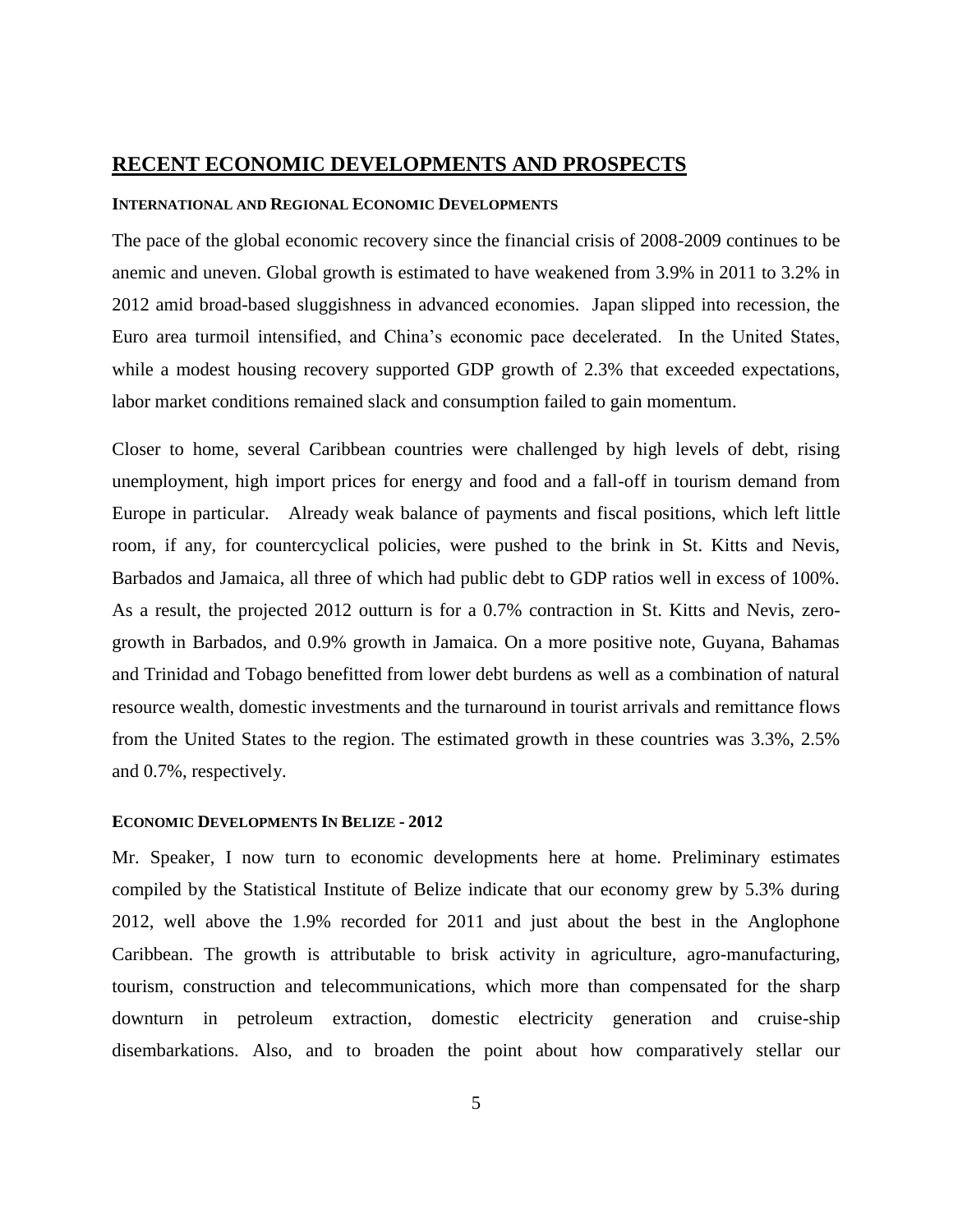performance was, the Central Bank reports that this growth is notably above the entire Latin American and Caribbean Region's estimated average of 3.0%.

In the primary sector, the rehabilitation of storm-damaged acreages and favourable agronomic conditions helped banana production to increase by 39.9%, while citrus also recovered from weather-related damages to post a 14.3% increase in deliveries. A relatively uneventful season that was not plagued by the difficulties of the previous year because Government had helped to solve those problems, facilitated a 22.6% increase in sugarcane deliveries. The strong outturn of citrus fruit and sugarcane deliveries bolstered agro-manufacturing activity so that production of citrus juices and sugar production rose by 12.8% and 15.4%, respectively. Notably, sugar production for the 2011/2012 crop year exceeded the 100,000 long ton mark for the first time since the 2005/2006 crop; and the average price paid to farmers was adjusted upward from \$68.12 to \$72.12 per long ton of sugarcane.

The services sector was supported by superb growth of 10.2% in arrivals of overnight tourists, with visitors from the US and Canada, Belize's primary markets, up by 14.8% and 29.2% respectively. The performance of the overnight segment contributed to upswings across the "Wholesale and Retail Trade", "Hotels and Restaurants" and "Transport and Communication" subsectors. The latter was also boosted by BTL's investment in 4G technology. Construction activity was buoyant owing largely to public sector infrastructural projects, condominium development and residential housing construction that was fueled by the fall in interest rates on housing loans.

On the downside, four additional wells at the Spanish Lookout Field could not stabilize slipping oil production and output fell by 26.8% to 1,029,938 barrels, significantly steeper than the 10.0% annual average decline that had been projected. Cruise ship disembarkations fell by 11.9% to 576,661 visitors due to fewer port calls and the use of smaller ships for the Belize route. Underpinning this decline were the expansion of routes by North American cruise ships to longhaul, non-traditional destinations in Asia and Brazil. These are substitutes for the Caribbean and also contain an advantage vis-a-vis the lack of adequate deep water docking facilities in Belize. It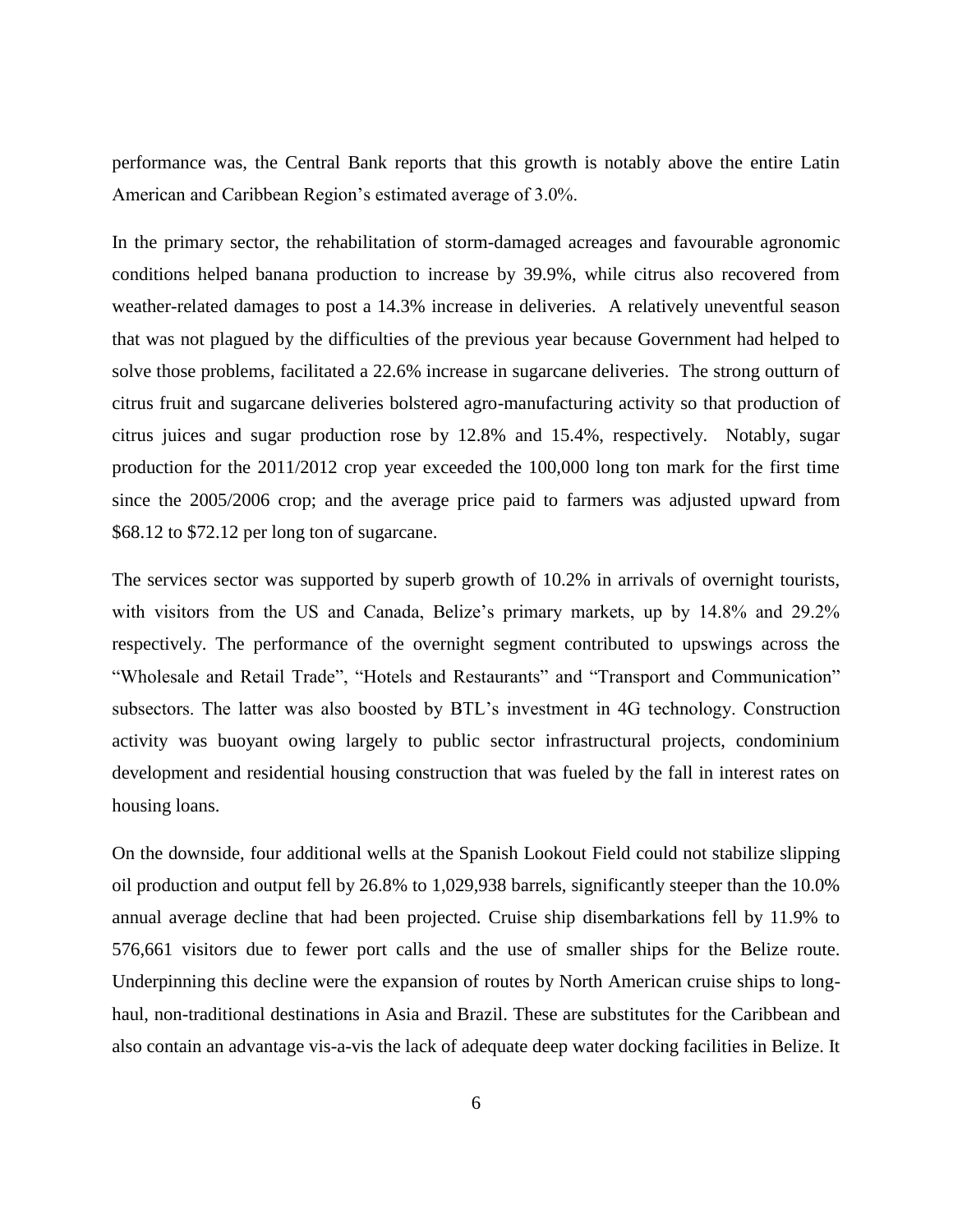is noteworthy, though, that at least one new Cruise Terminal with landslide berthing facilities, will start construction this year.

Meanwhile the surge in domestic electricity generation that occurred over the first half of 2012 could not be sustained. A lack of rainfall in the catchment areas of the hydroelectric plants arrested production during the second half of the year and resulted in an overall reduction of 15.8% in domestic electricity generation in 2012.

#### *Prices*

Price pressures were moderate in 2012 with the Consumer Price Index (CPI) rising by an annual average of 1.3% compared to the 1.5% increase in the previous year. Price declines for "Household Goods and Maintenance" and "Clothing and Footwear" were offset by increases for other categories, the most sizable being the 4.2% for "Medical Care" and 3.0% for "Personal Care".

### *The External Sector*

On the external front, the balance of payments current account deficit widened for the first time in three years to approximately 2.7% of GDP. The merchandise trade deficit rose by 23.3% or \$81.3 million as imports grew at a faster pace than exports. Most of the growth in imports was due to a \$162.8 million increase in goods for domestic consumption that included higher outlays on diesel fuel, heavy machinery, cement imports and electricity. Total exports went up by \$43.1 million, reflecting increases of \$53.9 million in commercial free zone sales and \$14.5 million in re-exports. Domestic exports, on the other hand, declined by \$25.3 million as significantly lower petroleum and papaya revenues more than offset gains from sugar, banana and citrus. Other notable developments on the current account included an increase in net inflows from services due to the excellent performance of the overnight tourist segment; a reduction in net outflows in the form of profit repatriation; and lower inflows from transfers such as family remittances.

The surplus on the capital and financial account was notably larger. Foreign direct investments during 2012 stood at an unprecedented \$386.6 million, well above the \$189.4 million recorded in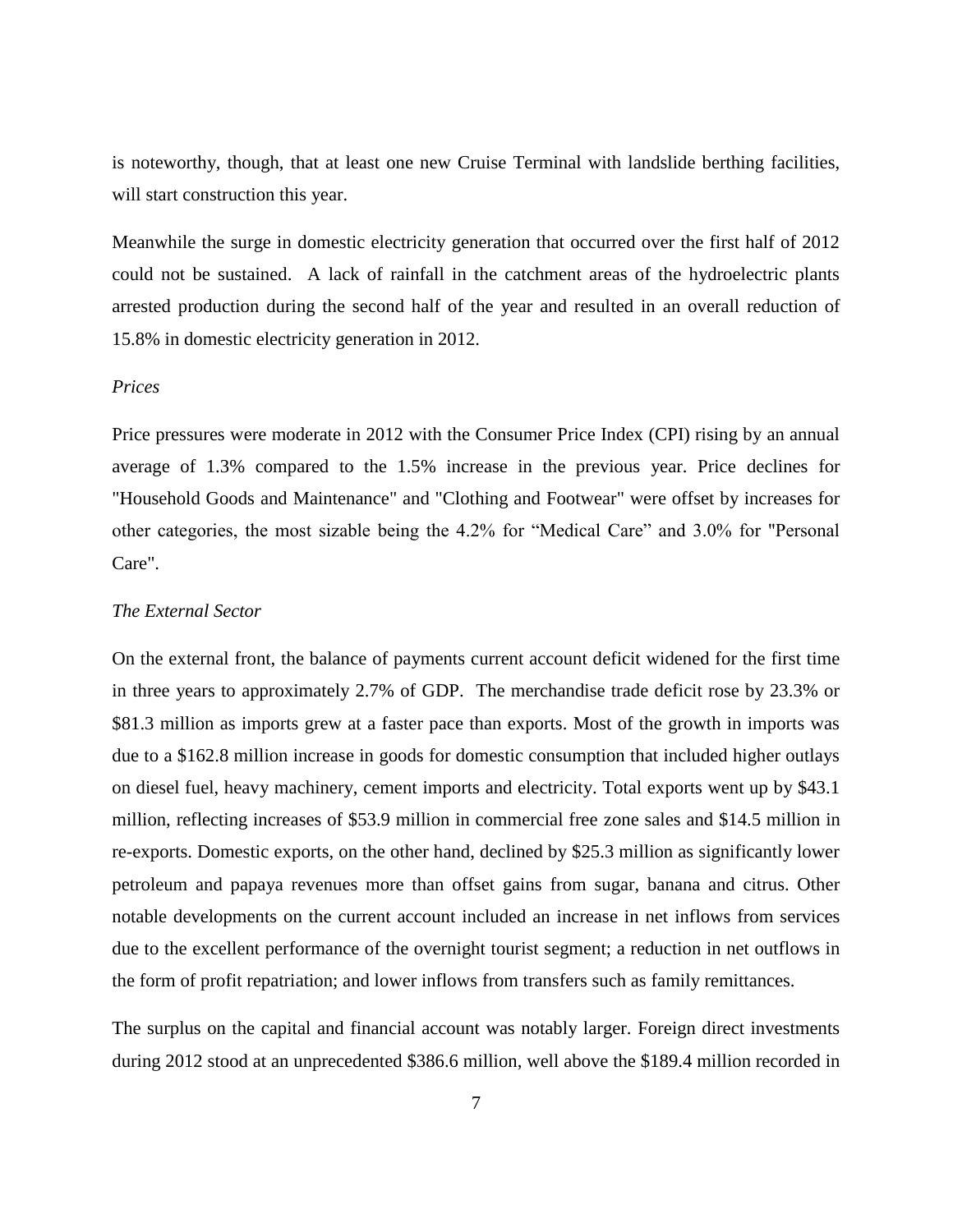2011 and higher than the \$360.0 million registered in 2008. The Leader of the Opposition and his cohort of naysayers will no doubt take note. And indeed it more than compensated for lower official capital flows and an increase in commercial banks' net foreign asset holdings abroad. The most significant of these flows went to the Agriculture and Aquaculture sector (38.4%) and Real Estate Activities (24.7%). The net result was a \$105.6 million increase in the gross international reserves to \$577.8 million, which was equivalent to 4.6 months of merchandise imports.

#### *Monetary & Financial Developments*

Reflective of the strong economic performance, the broad money supply expanded by 11.0%, led by higher foreign inflows and supplemented by growth in credit to the private sector, which occurred even after taking into account \$37.3 million in loan write-offs during the year. Most of the credit went towards personal financing and the building and construction subsector. The build-up in net foreign assets was largely attributable to elevated inflows from foreign direct investment and tourism even as the external current account deficit widened. The accumulation of foreign assets and credit growth contributed to the continued rise in cash and statutory bank liquidity. At the end of the year, commercial bank holdings of cash and statutory liquid balances were respectively 81.7% and 61.3% above required levels.

The high level of liquidity facilitated a 103 basis points fall in the weighted average lending rate to 11.99% as all loan categories recorded rate cuts, the most notable being 139 basis points for residential construction and 129 basis points for personal loans. The weighted average deposit rate also fell to 2.55% (the lowest level since 1977) chiefly due to a 142 basis points fall in the time deposit rate. As a result, the weighted average spread increased by 7 basis points to 9.44%. I should at this juncture, Mr. Speaker, note that since December 2008, the weighted average lending rate has fallen by 211 basis points and, the weighted average deposit rate went down by 380 basis points. Accordingly, the weighted average interest rate spread increased by 169 basis points during the period.

Mr. Speaker, credit unions continue to play a leading role in Belize's development. Lending by the five largest credit unions rose by \$36.2mn to \$403.0 million during 2012, and this was almost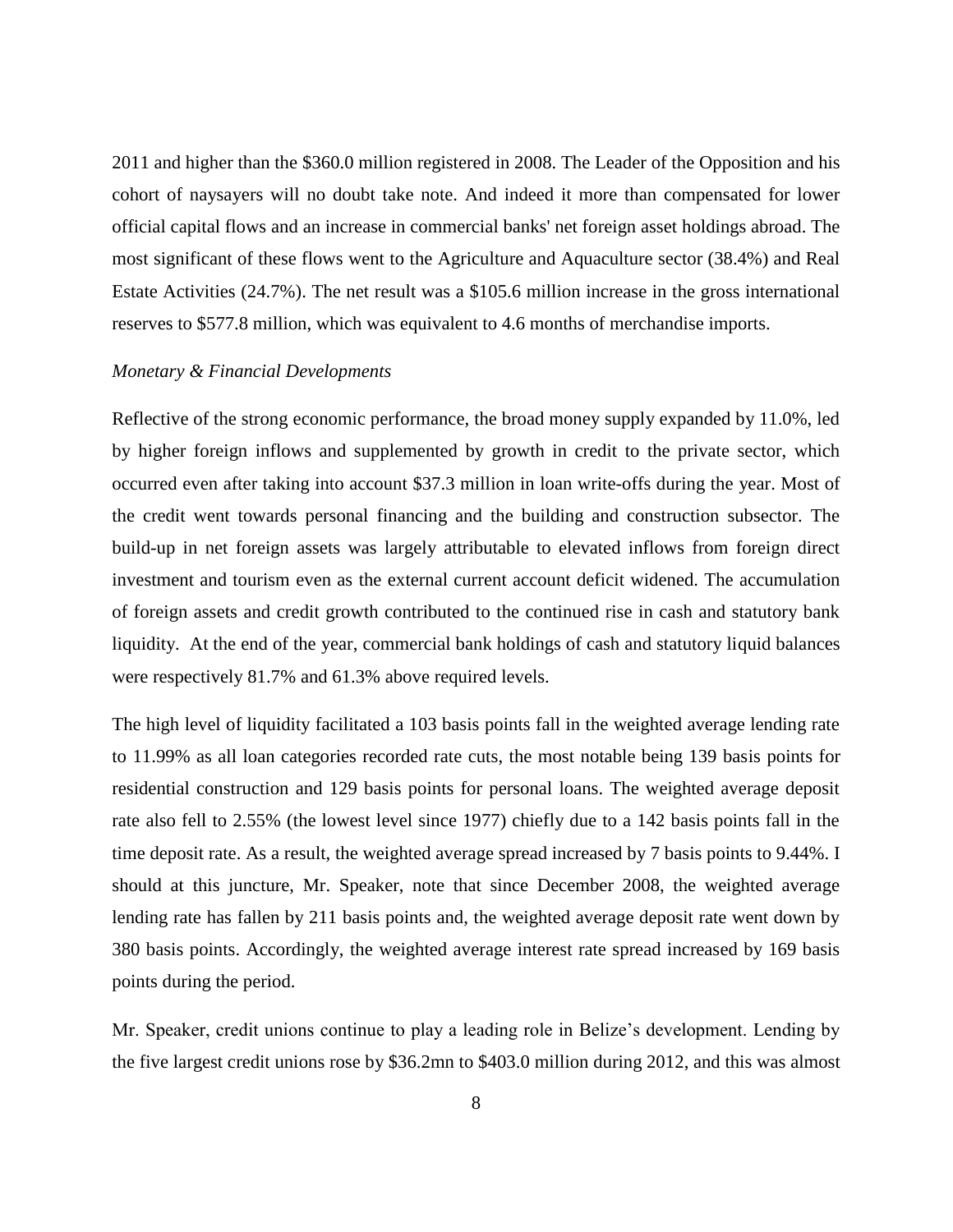twice the \$20.8 million recorded for 2011. The loans extended for agriculture, individuals, real estate and residential construction overshadowed the repayments for home improvement and manufacturing. The quality of the credit union sector's loan portfolio continues to improve, and as of December 2012, the NPLs ratio fell well below the 5.0% threshold to 3.5%.

I will address the developments on the debt later on in this presentation.

#### <span id="page-8-0"></span>**ECONOMIC PROSPECTS FOR 2013**

Price stability is one of the principal benefits of the fixed exchange rate and while increasing international prices for basic food commodities such as grains (used as feed for cattle, chicken etc.) is likely to be a factor, the projected rise in the Consumer Price Index remains a moderate 2.5% for 2013. GDP growth is projected to decelerate to about 3.0% in 2013 due to the lessening impact of the factors that boosted activity in 2012. As in the case of our regional counterparts, the Belizean economy is vulnerable to commodity price shocks and weather-related setbacks and is also dependent on the growth performance of external trading partners. The GDP growth projection therefore assumes that a gradual upturn in global growth to 3.5% will continue, especially through tourism, to support the economy's tertiary sector that includes retail trade, hotels and restaurants, and transport and communication. The projection is also premised on the assumption that overnight tourism expansion will settle at 4.5% due to continued fragility and weak employment in Belize's primary market, the United States. But the projection is conservative since the ramping up of marketing efforts by the Belize Tourism Board has the potential to boost the number of visitors to Belize notwithstanding America's travails.

The primary sector is likely to backslide to low single digit growth due to a return to normal crop cycles and a forecast downturn in citrus output. Last year was an unusual one with the significant double-digit growth in agriculture and agro-processing coming as a rebound after the poor banana, citrus and sugarcane crops of 2010/2011. The expectation is therefore that there will be a return to normal crop cycles and growth patterns in 2013. One caution, however, is that citrus may be facing headwinds from lower international prices and a cyclical crop downturn. On the upside sugarcane should benefit from technological and knowledge-based transfers from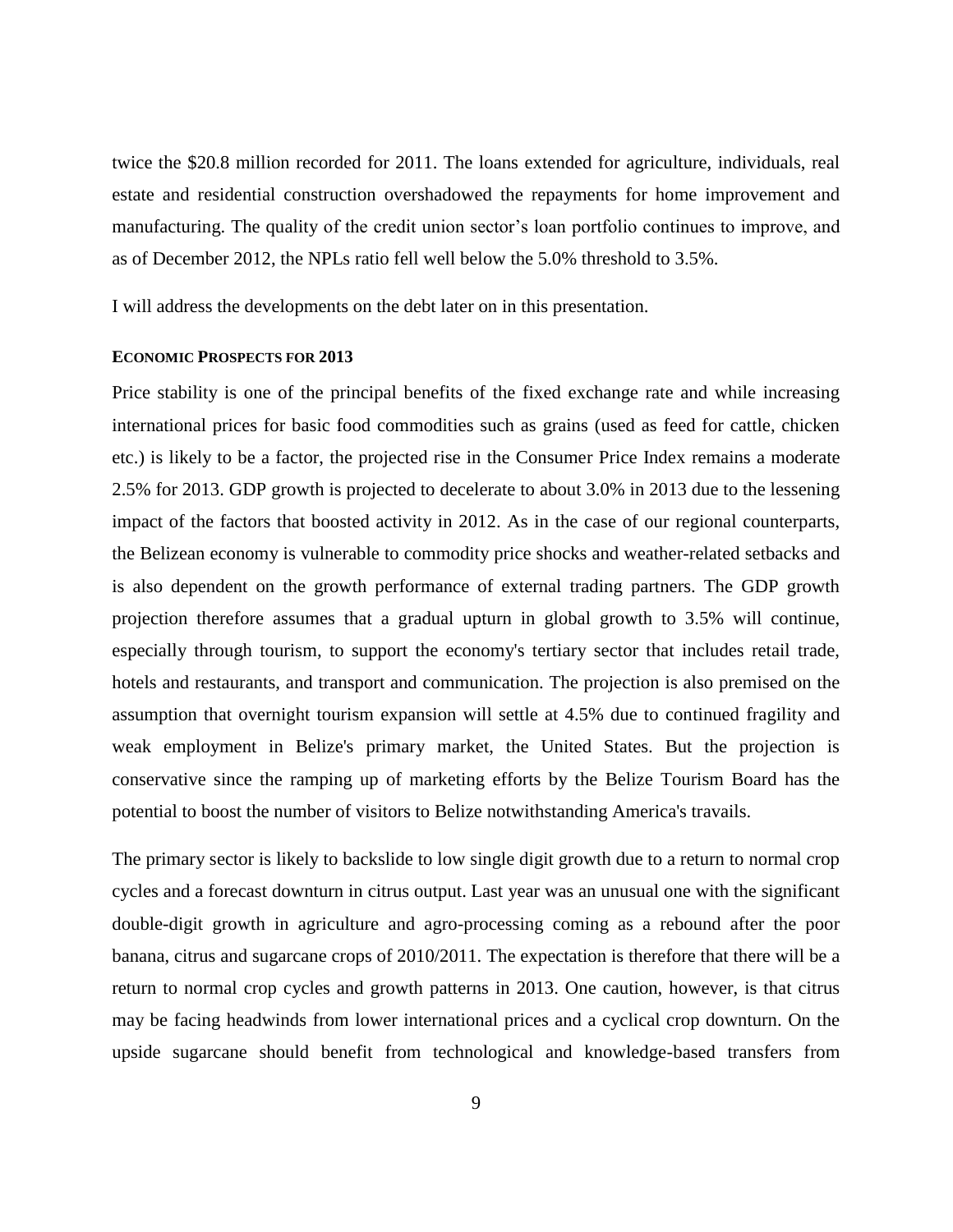American Sugar Refining; and a solid banana crop is expected. Also, despite the projected 10.0% contraction in petroleum extraction and low reservoir levels at the hydro dams, the secondary sector of the economy should continue to grow in 2013 due to the continuation of several construction projects and increased output of electricity from BELCOGEN and other domestic suppliers.

In respect of the banking and financial system, it is expected that the large liquidity overhang will continue during the year ahead even as credit to the private sector expands at a similar pace as 2012. The high levels of excess liquidity should act as a de facto ceiling on interest rates, which are not expected to increase in 2013. Heightened supervision and regulatory oversight of the financial and banking system should continue to build on gains achieved to date and further improve the stability, soundness and resiliency of the financial institutions.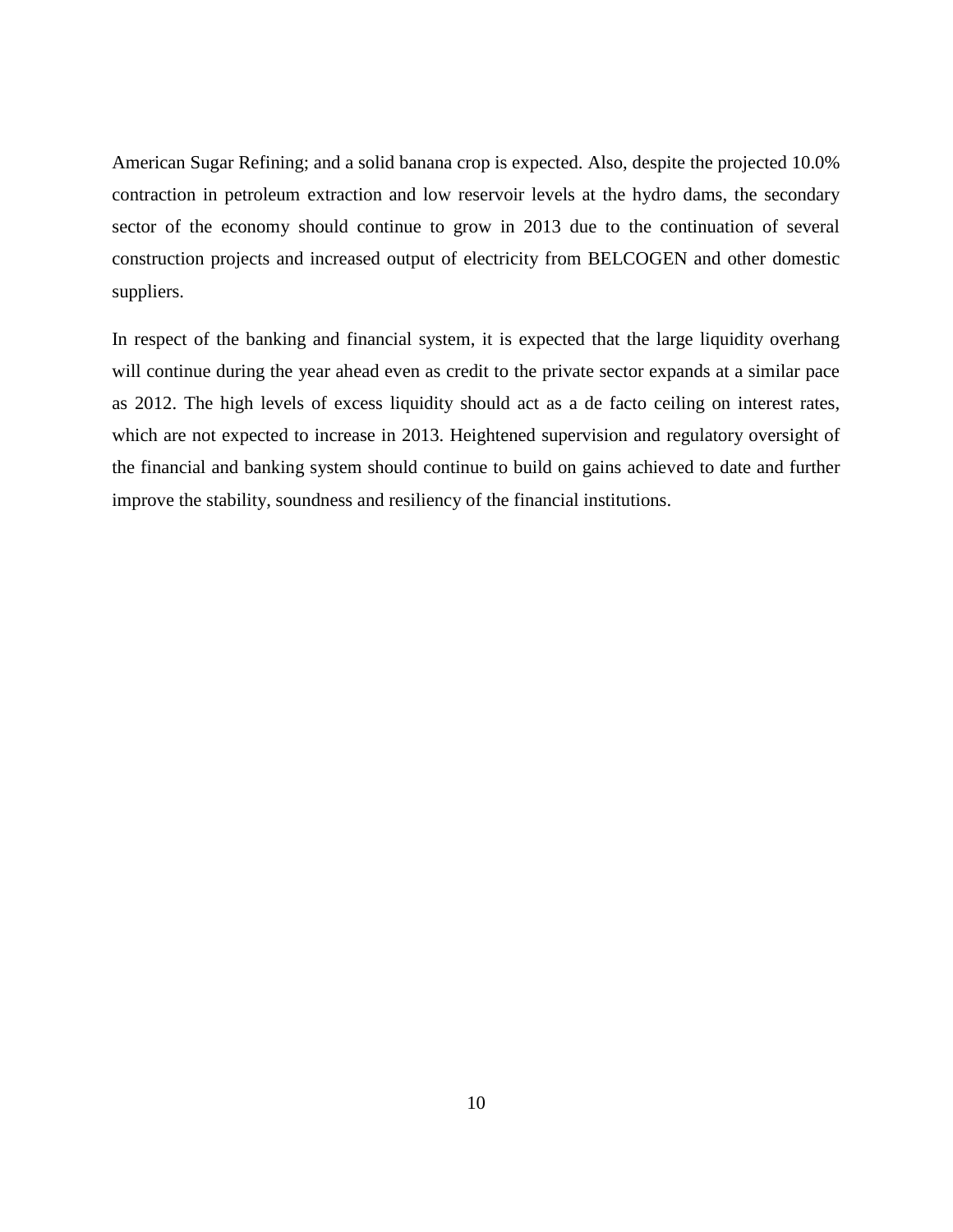# <span id="page-10-0"></span>**BUDGET PERFORMANCE IN FISCAL YEAR 2012/2013**

#### <span id="page-10-1"></span>**PROJECTED OUTTURN**

The projected outturn for Fiscal Year 2012/2013 indicates that Central Government posted a primary surplus of \$40.5 million, the equivalent of 1.3% of GDP, and an overall deficit of \$17.3 million or 0.5% of GDP. While the projected primary surplus is \$20.4 million below budget, compensation was had by an overall deficit that came in at \$57.9 million less than had been estimated.

| Table 1: Summary of Budget Estimates, FY 2010/2011 to FY 2013/2014 |               |               |           |           |              |  |  |
|--------------------------------------------------------------------|---------------|---------------|-----------|-----------|--------------|--|--|
|                                                                    |               |               |           |           | Bz\$million) |  |  |
|                                                                    | <b>Budget</b> | <b>Budget</b> | Approved  | Projected | Draft        |  |  |
|                                                                    | Outturn       | Outturn       | Estimates | Outturn   | Estimates    |  |  |
|                                                                    | 2010/2011     | 2011/2012     | 2012/2013 | 2012/2013 | 2013/2014    |  |  |
| <b>Total Revenue and Grants</b>                                    | 777.7         | 835.7         | 862.6     | 844.9     | 871.7        |  |  |
| <b>Total Expenditure</b>                                           | 825.0         | 867.4         | 937.9     | 862.2     | 934.3        |  |  |
| <b>Primary Balance</b>                                             | 49.6          | 68.3          | 60.9      | 40.5      | 33.9         |  |  |
| As % of GDP                                                        | 1.8%          | 2.3%          | 2.0%      | 1.3%      | 1.0%         |  |  |
| <b>Overall Deficit</b>                                             | (47.3)        | (31.7)        | (75.2)    | (17.3)    | (62.6)       |  |  |
| As % of GDP                                                        | $-1.7%$       | $-1.1\%$      | $-2.5%$   | $-0.5%$   | $-1.9%$      |  |  |
| Amortization                                                       | (54.2)        | (48.1)        | (64.6)    | (65.0)    | (64.5)       |  |  |
| <b>Financing Requirement</b>                                       | (101.5)       | (79.8)        | (139.8)   | (82.3)    | (127.1)      |  |  |
| GDP in current market prices                                       | 2,822         | 2,924         | 3,042     | 3,203     | 3,369        |  |  |

### <span id="page-10-2"></span>*Revenue Performance*

Total revenue and grants are projected to be \$844.9 million, almost \$20 million below budget, as a 0.6% increase in tax revenue was outweighed by declines in non-tax revenue, capital revenue and grant receipts. The lower than expected performance in revenue collections reflected a \$5.6 million shortfall in receipts from the local petroleum industry and the non-payment of BTL dividends. However, one-off inflows in the form of loan repayments from BSI, BTL and DFC helped to overshadow the lower receipts from the petroleum sector.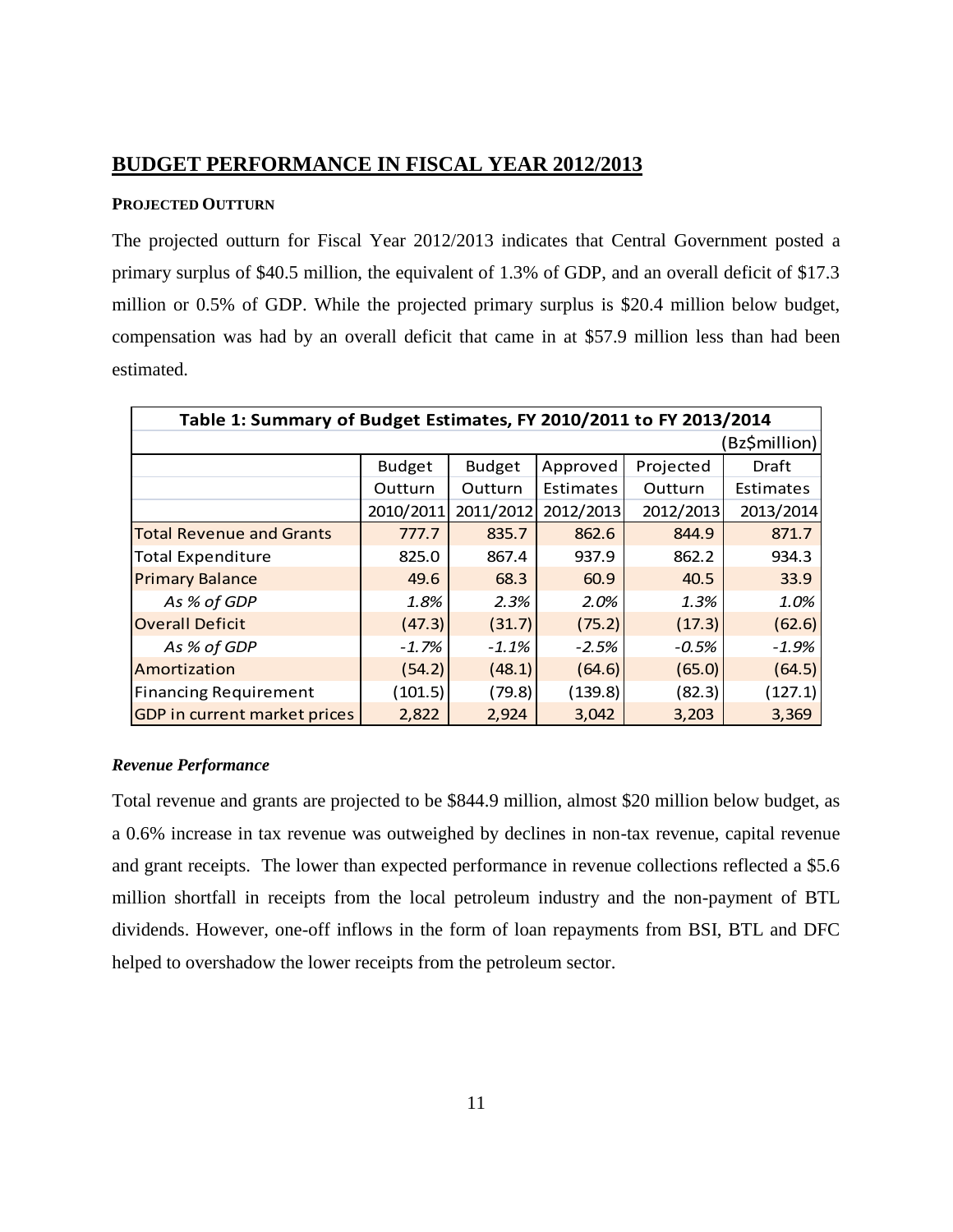#### <span id="page-11-0"></span>*Expenditure Performance*

The Government's total expenditure for FY 2012/13 is projected at \$862.2 million, which was 8.1% below budget. The reduced outlay was attributed to the lower interest payments made as a consequence of the liability management exercise that we undertook during the course of this fiscal year. The two primary components of the expenditure are Current Expenditures of \$706.8 million or 82% of total expenditures; and Capital Expenditures of \$155.4 million or 18% of total expenditures.



**Chart 1: Distribution of Government's \$862.2 million Expenditure in FY 2012/2013**

The wage and wage-related payments continue to be significant and are projected at \$483.2 million or 56% of total expenditures for FY 2012/13, reflecting 34.6% on "Wages and salaries", 6.3% on "Pensions" and 15.1% on "Subsidies and current transfers" or grants. That latter includes the salaries of teachers and KHMH staff.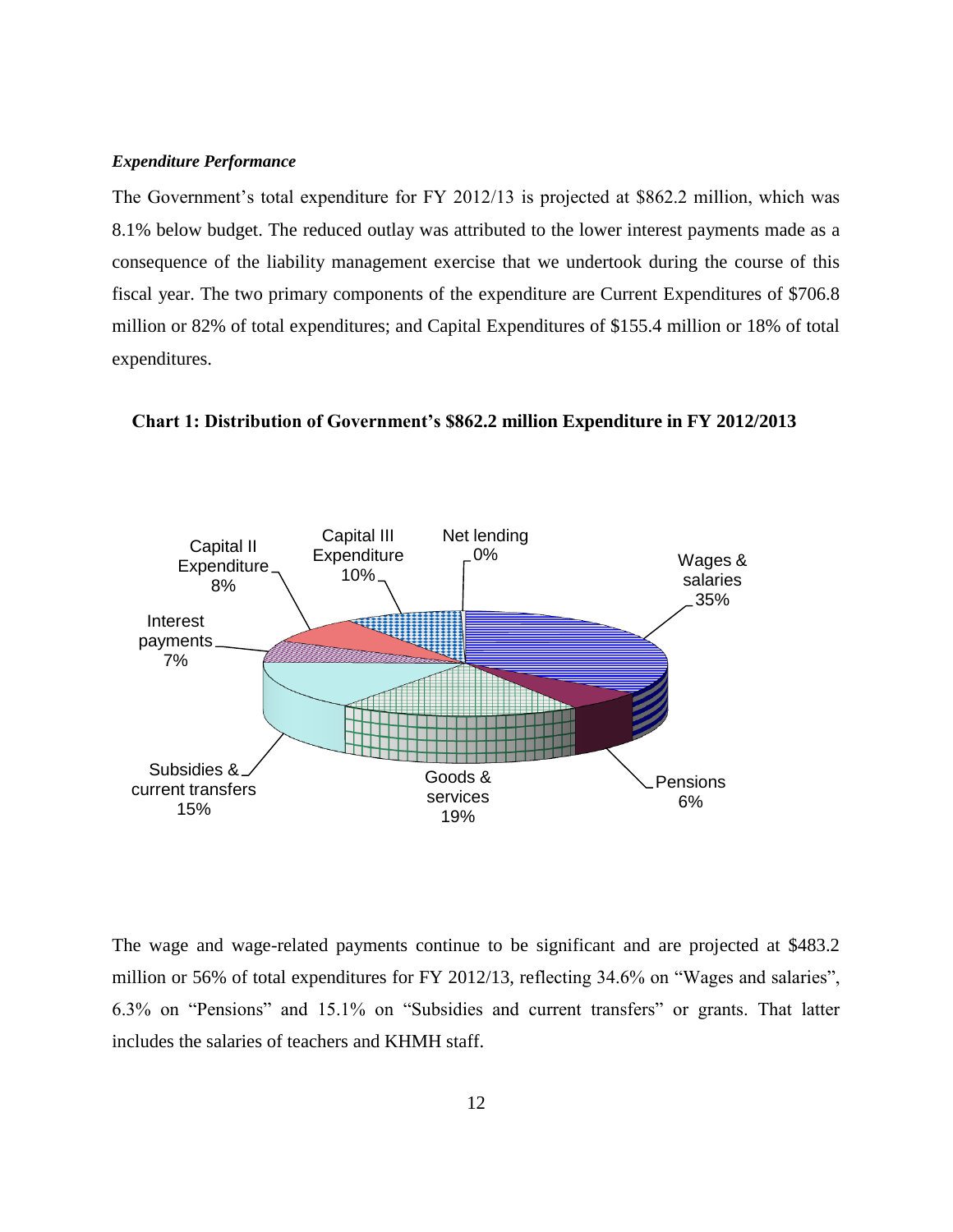## <span id="page-12-0"></span>**BUDGET PROPOSALS FOR FISCAL YEAR 2013/2014**

#### <span id="page-12-1"></span>**UNDERLYING PRIORITIES FOR THE BUDGET**

Mr. Speaker, we saw in 2012 a rebound in real growth over 2011. We also are optimistic that the current debt restructuring exercise will end in success. And, once again, we have managed to turn in yet another positive primary balance this year. So there is great progress. But problems persist and it would be a mistake to turn ourselves into Pollyannas.

There is still the need, therefore, to consolidate our fiscal position in a judicious and measured way, so as to generate the level of surpluses that will be required to grind our debt ratios down to even more sustainable levels. Fiscal discipline must continue, and expenditure restraint-though not wholesale contraction- must remain at the front of our agenda as we manage our public finances into the medium term.

Over the last year, we have negotiated bondholder relief.

Over the last year, we have also negotiated continuing IFI partnerships.

Both these are necessary but not sufficient conditions for our onward progress.

We must now do our share. Even as we reject austerity we do not embrace profligacy.

We therefore walk the fine line of, on the one hand,

- i. responding to the pressing social and citizen security needs at home;
- ii. responding to any reasonable and affordable wage concerns of our public officers and teachers;
- iii. responding to the need for investment in new physical infrastructure;

While, on the other hand,

- i. ensuring that we organize our fiscal affairs prudently and with proper husbandry;
- ii. ensuring that we produce sufficient savings to meet our debt payments;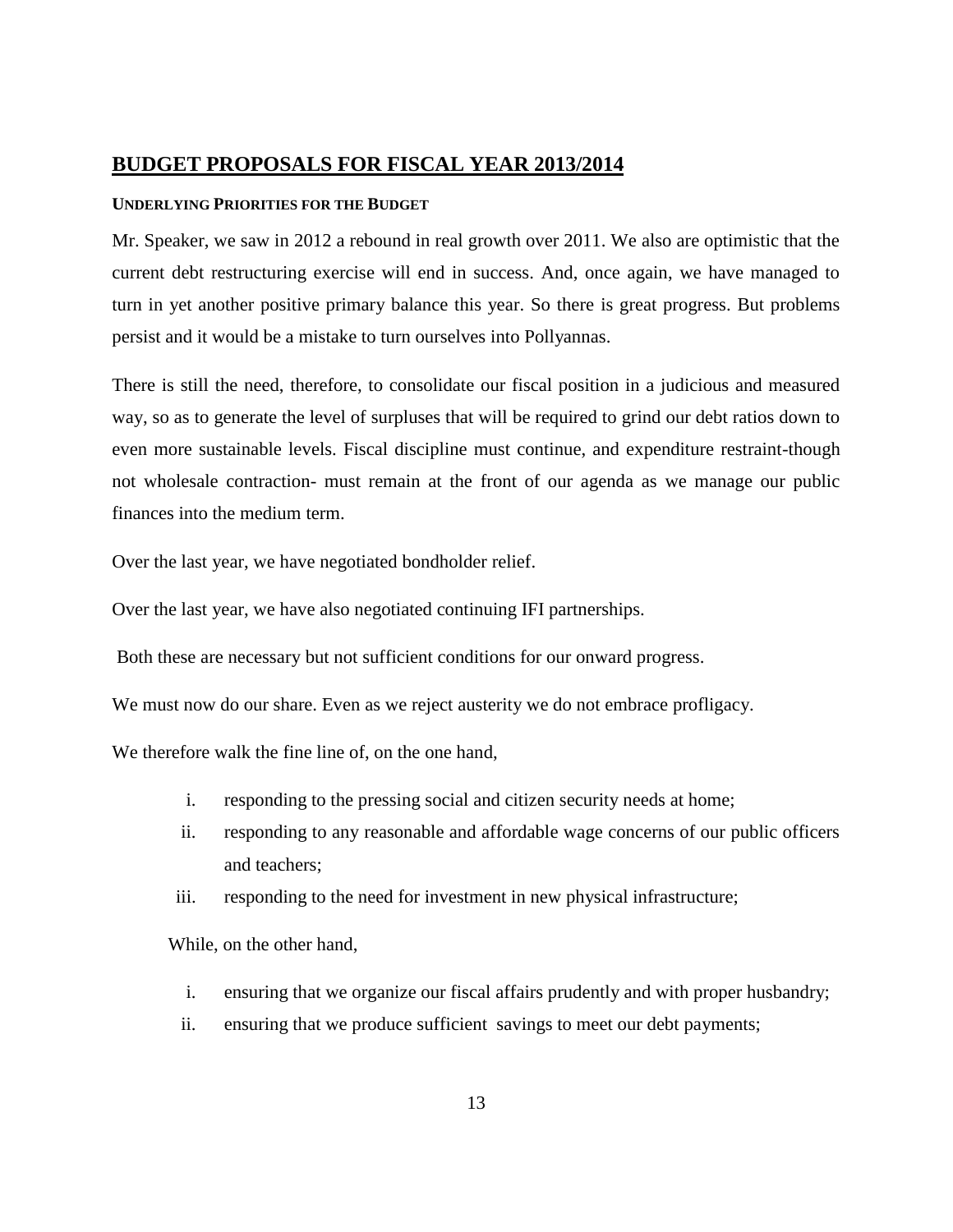iii. ensuring that we limit our new borrowing so as to maintain repayments on a manageable footing.

On the revenue side, I say again with great pride that we do not propose to increase any taxes in this new budget. Instead, we sound the tocsin of improved administration and efficiency of collection. And we believe that Public Officers will answer the call. For they, and we, know that, in the face of declining petroleum revenues and grants, it on this that the salary increases depend; it is this that must carry the day.

On the expenditure side, we have to show that we are in principle determined to hold current expenditure and wages down to only what is affordable on the basis of the expected revenue increases.

However, and employing whatever ingenuity and dexterity is required in moving things around, we also have to provide for continued priority attention to the following critical areas:

**Poverty Reduction and Social Protection** – We will expand our support to the indigent and the working poor through the Food Pantry Program, giving this basic nutritional and survival assistance to more citizens, including now in some rural areas. We will also widen the range of the Conditional Cash Transfer initiative, known as BOOST, to empower more youths and single mothers with incentives to engage in productive and socially responsible lifestyles.

**Citizen Security** – We will continue to fight the scourge of crime, which despite our best efforts, casts its increasingly long shadow over our entire society, but especially our urban youth. We will not slacken in our resolve to restore sanity and safety to our Cities, Towns and Communities.

In this new budget we have accordingly pledged more resources to our police and security forces, to provide more weapons, vehicles, and surveillance and communication equipment. At the same time, we will upgrade our intelligence-gathering capabilities. We will strengthen the coordination between the Ministry of National Security, the Attorney General's Ministry, and the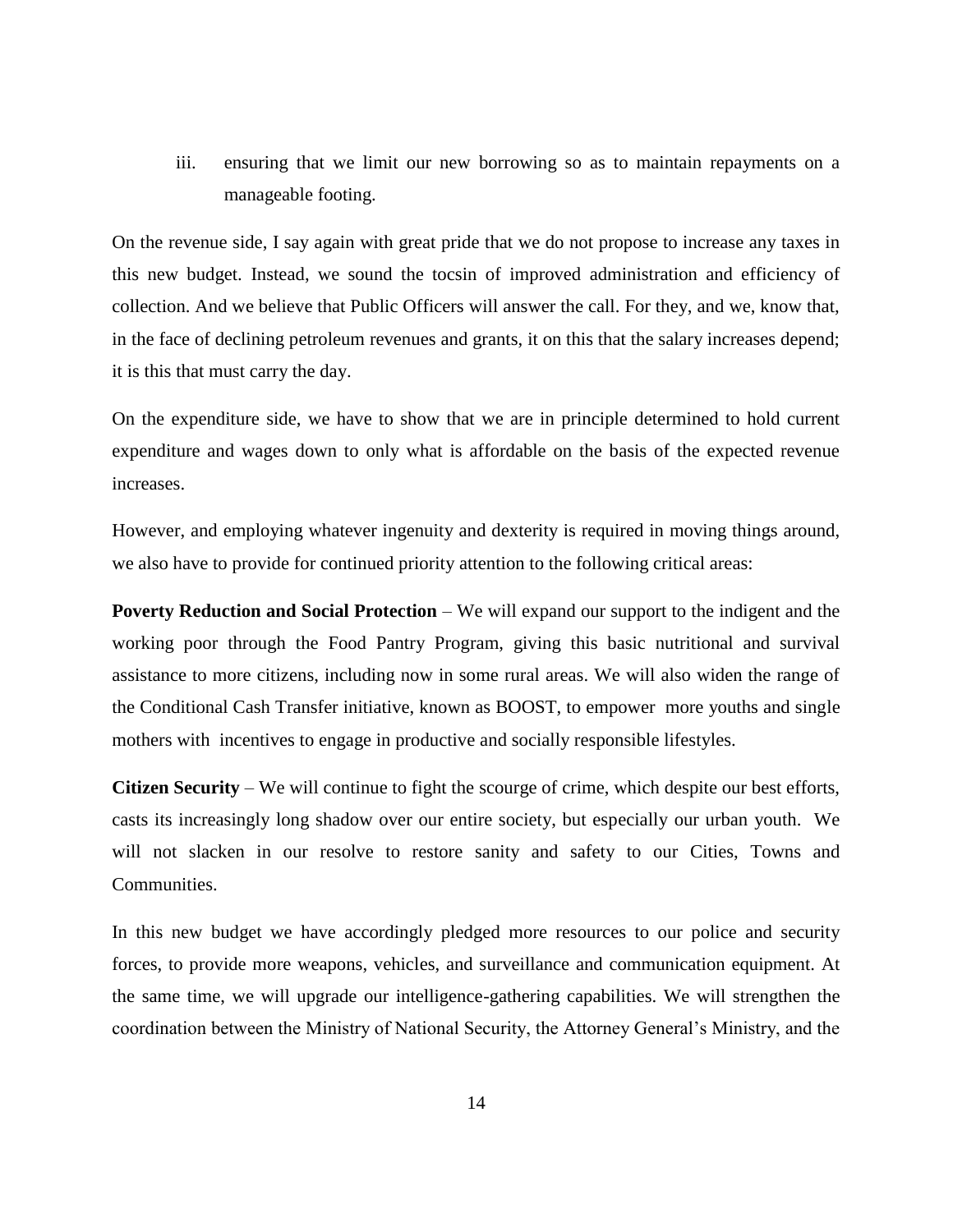Office of the Director of Public Prosecution, all in a concerted effort toward more effective crime investigation, prosecution and conviction.

**Education** –With the assistance of our development partners, we will continue to implement reforms in education financing and in teacher education and curriculum development. All this with the intention of ensuring more access and improved quality in the education system, particularly at the secondary level. At the same time we maintain our support to tertiary level education, and certainly to our national University of Belize.

**Health** – In this budget, we will protect the level of funding for the National Health Insurance. We will also provide the counterpart resources for two major initiatives supported by the World Bank and the IDB for primary health care and education especially in the southern districts.

**Physical Infrastructure**- we will continue to expand and upgrade the primary and secondary road network throughout Belize, and allocate as much as we can toward the all-important maintenance of streets and drains in our cities and main towns. In this regard, the Ministry of Works has articulated a Maintenance Plan for the road network countrywide. We have secured funding from the CDB for a new Road Safety Project for the George Price Highway; funding from the IDB for the Drainage Project for the North-side of Belize City; and from the World Bank for the Municipal Infrastructure Project. The latter is already in full implementation in many district towns.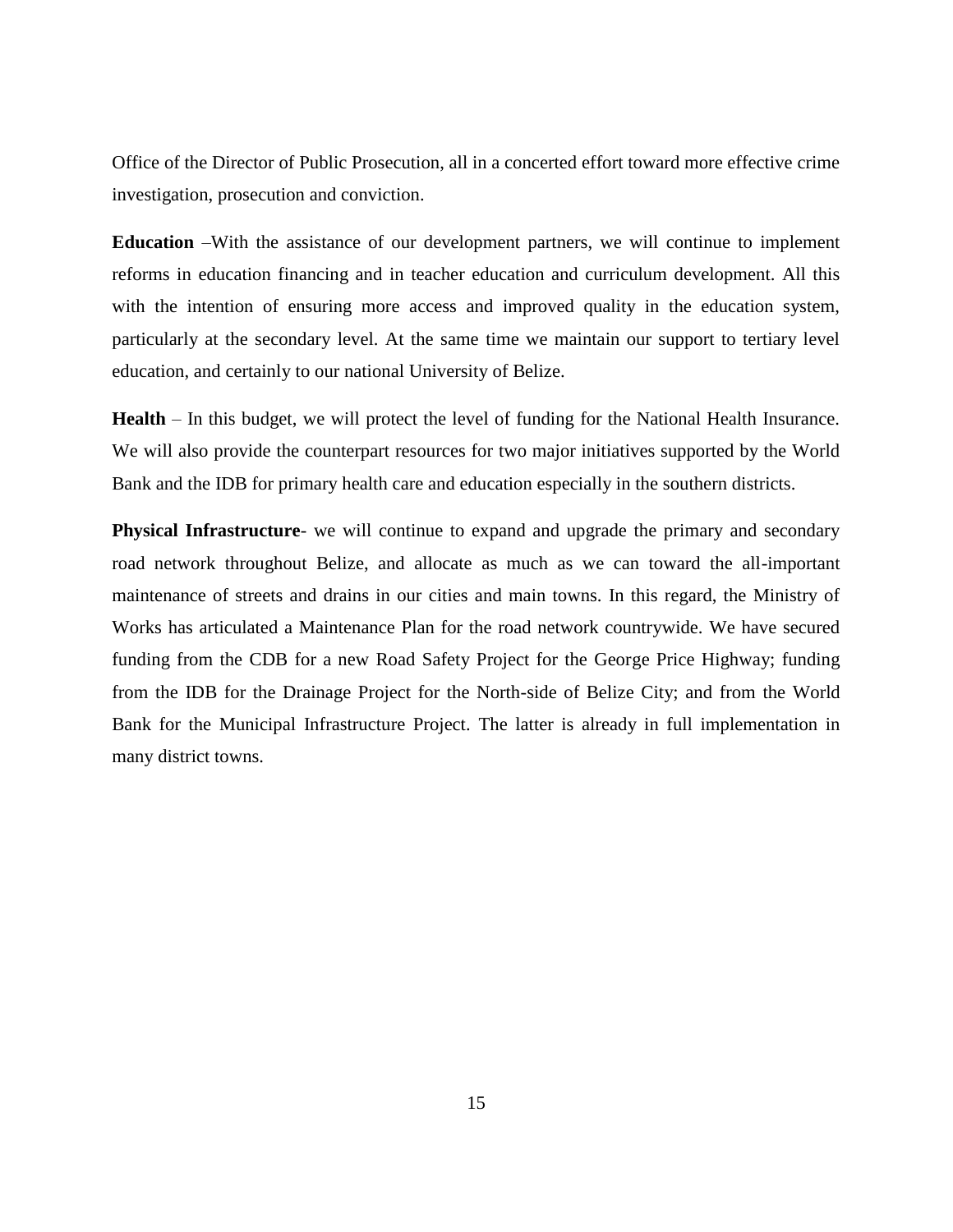# <span id="page-15-0"></span>**SUMMARY OF THE DRAFT ESTIMATES FOR FISCAL YEAR 2013/2014**

The draft estimates have been prepared on the assumption that nominal GDP will grow, in real terms, by about 3.0% over the fiscal year just ended, reflecting projected increases in the primary and services sectors and continued strong public sector investment especially in road and bridge infrastructure.

As a worst case scenario, we are also assuming a moderate 2.5% rise in Consumer Price Index. This may, though, be tempered by the forecast sharp decline in world oil prices later this year.

The proposed Budget targets a preliminary Primary Surplus of 1.0% of GDP and an Overall Deficit of 1.9% of GDP.

| Table 2: Summary of Revenue and Grants, FY 2010/2011 to FY 2013/2014 |                |               |           |           |           |  |
|----------------------------------------------------------------------|----------------|---------------|-----------|-----------|-----------|--|
|                                                                      | (Bz\$ million) |               |           |           |           |  |
|                                                                      | <b>Budget</b>  | <b>Budget</b> | Approved  | Projected | Draft     |  |
|                                                                      | Outturn        | Outturn       | Estimates | Outturn   | Estimates |  |
|                                                                      | 2010/2011      | 2011/2012     | 2012/2013 | 2012/2013 | 2013/2014 |  |
| <b>Total Revenue and Grants</b>                                      | 777.7          | 835.7         | 862.6     | 844.8     | 871.7     |  |
| <b>Total Revenue</b>                                                 | 770.8          | 802.5         | 827.4     | 812.3     | 830.6     |  |
| <b>Current Revenue</b>                                               | 766.2          | 794.7         | 819.4     | 808.6     | 825.5     |  |
| <b>Tax Revenue</b>                                                   | 659.3          | 669.9         | 683.3     | 687.2     | 727.0     |  |
| Taxes on Income & Profits                                            | 240.1          | 237.0         | 226.2     | 222.1     | 233.8     |  |
| <b>Taxes on Property</b>                                             | 6.6            | 6.7           | 6.9       | 6.1       | 7.2       |  |
| <b>Taxes on Goods &amp; Services</b>                                 | 251.1          | 230.3         | 263.9     | 266.1     | 282.6     |  |
| <b>International Trade &amp; Transactions</b>                        | 161.5          | 196.0         | 186.4     | 192.9     | 203.5     |  |
| <b>Non-Tax Revenue</b>                                               | 106.8          | 124.8         | 136.1     | 121.4     | 98.5      |  |
| Property Income                                                      | 17.6           | 24.1          | 20.6      | 8.7       | 6.9       |  |
| Licenses                                                             | 15.0           | 12.6          | 12.9      | 15.4      | 15.8      |  |
| Royalties                                                            | 29.4           | 35.4          | 31.7      | 31.1      | 30.3      |  |
| <b>Ministries &amp; Departments</b>                                  | 41.0           | 41.5          | 39.0      | 38.1      | 36.1      |  |
| Repayment of old loans                                               | 3.9            | 11.3          | 31.8      | 28.1      | 9.4       |  |
| <b>Capital Revenue</b>                                               | 4.7            | 7.8           | 8.1       | 3.7       | 5.1       |  |
| Grants                                                               | 6.8            | 33.1          | 35.2      | 32.5      | 41.1      |  |

Total Expenditure is estimated at \$934.3 million while Total Revenue and Grants are projected at \$871.7 million. When taken together, this results in an Overall Deficit of \$62.6 million, or about 1.9% of GDP.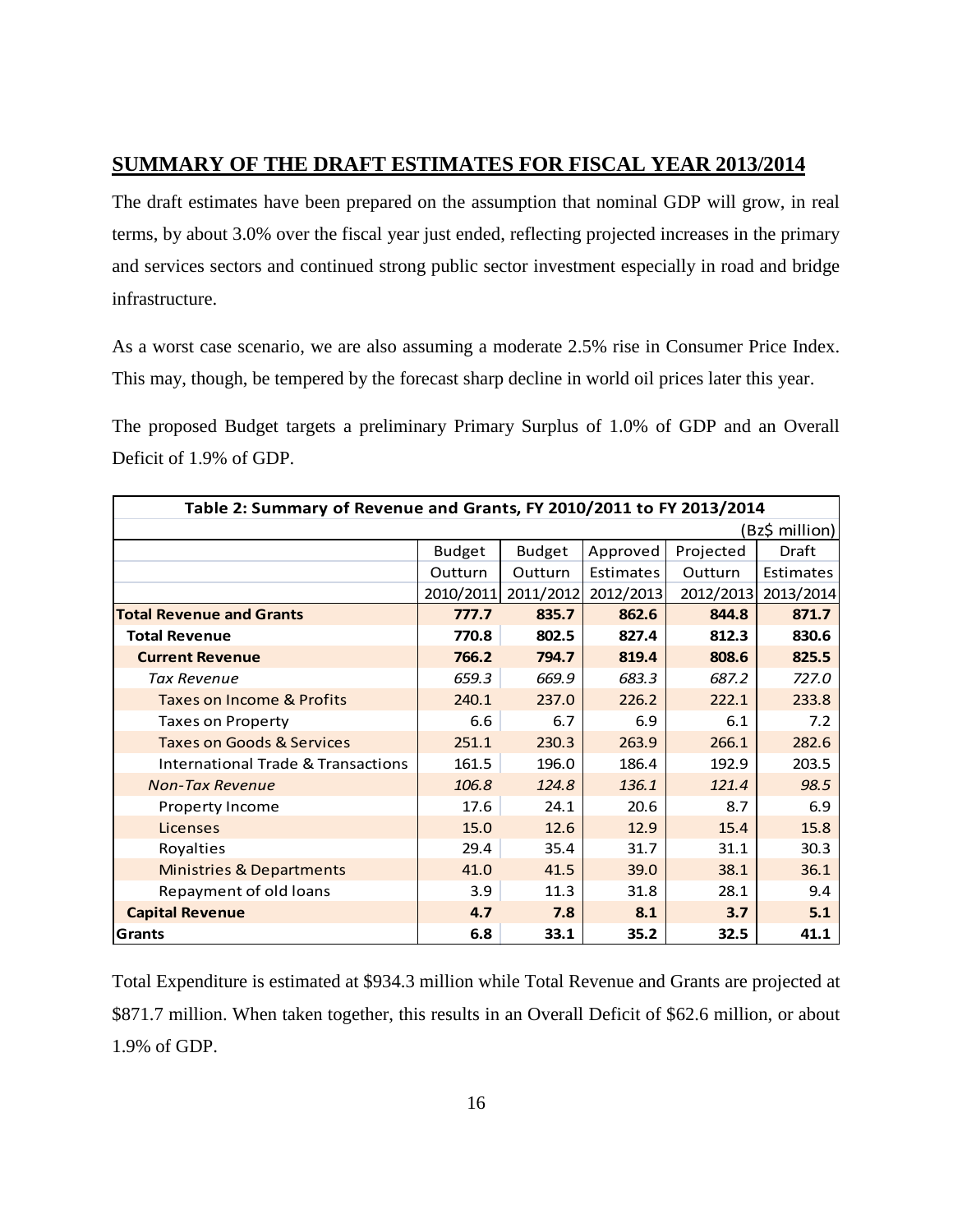To this figure we must add a further \$64.5 million for Loan Amortization requirements, and so arrive at the Total Financing Needs of \$127.1 million.

These financing needs will be met from the following sources:

- Disbursement of \$54.8 million from Loans already contracted with our multi-lateral development partners to fund our Capital III Expenditure Program;
- Disbursement of \$20.0 million in budget support financing from the Republic of China (Taiwan) under the on-going bi-lateral economic cooperation program;
- And, a combination of domestic borrowing and draw-down of GOB deposits in the banking system in the amounts of \$32.2 million and \$20.0 million respectively.

Mr. Speaker, I would like to note that we continue to finance the majority of our needs through the use of funds contracted on highly concessionary terms and that we are again this year, as in the past six years, refraining from any commercial borrowing.

#### <span id="page-16-0"></span>**ESTIMATES OF REVENUE 2013/2014**

The Draft Estimates of Revenue and Grants amount to \$871.1 million for FY 2013/14 and are comprised of \$825.6 million in Recurrent Revenue, \$5.1 million in Capital Revenue and \$41.1 million in Grants.

This represents a rise of \$26.9 million in Total Revenue and Grants over the estimated out-turn for the current fiscal year, and of which some \$17.0 million is attributed to an increase in Recurrent Revenue. The increase comes, not from any new taxes measures, as indeed there are none this year, but rather from an expected improvement in tax administration, especially from improvement in Customs duties collections utilizing the newly implemented ASYCUDA system, and improvements in assessments and auditing in both the General Sales Tax and Business and Income Tax regimes. I interject here again that we expect redoubled Public Officer collection efforts since the salary increases hang in this particular balance. We hope to appoint a working committee of Ministers and Union Reps to monitor progress in this regard, and we are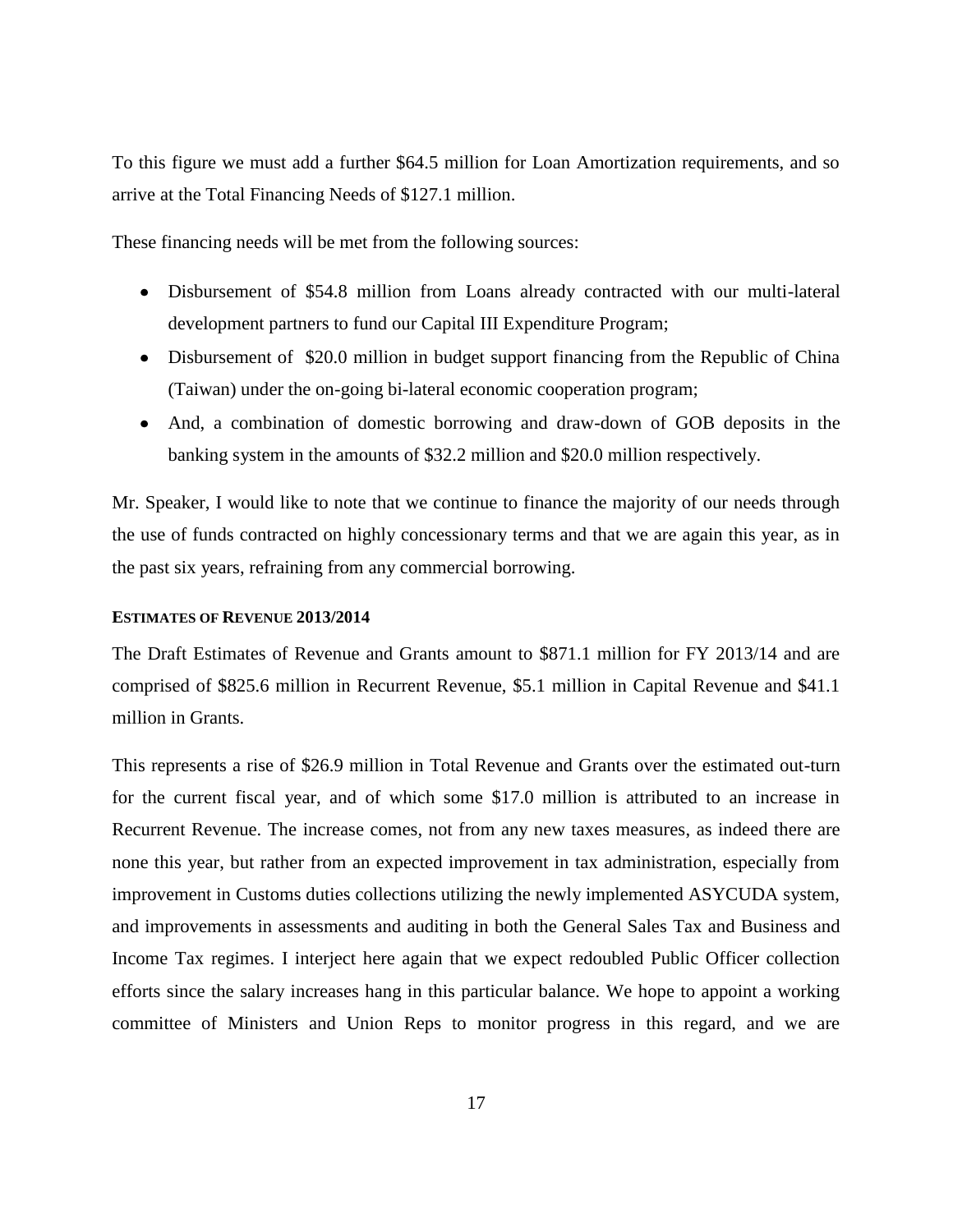contemplating the possibility of naming an efficiency Czar to act as the committee's point person.

Mr. Speaker, while we are projecting a small net increase in recurrent revenues, this masks the continued decline in petroleum revenues and also a sharp fall-off in inflows from the Repayment of Old Loans, some of which were fully liquidated in the 2012-2013 fiscal year.



**Chart 2: Sources of Government's \$871.7 million Income in FY 2013/14**

Mr. Speaker, as we have been warning for some time now, the natural decline in the production of oil from the Spanish Lookout field continues. We expect a decline of a further 10% in the coming year. The production from the Never Delay Field remains at a small and steady flow but is not enough to compensate for the significant slowdown from the Spanish Lookout field. There are a number of exploratory wells being drilled in the Northwest and others planned for the South. But while the seismic studies yield promising data, the hard reality is that we have not yet discover any new reserves. Since there is no room for wishful thinking in the already dismal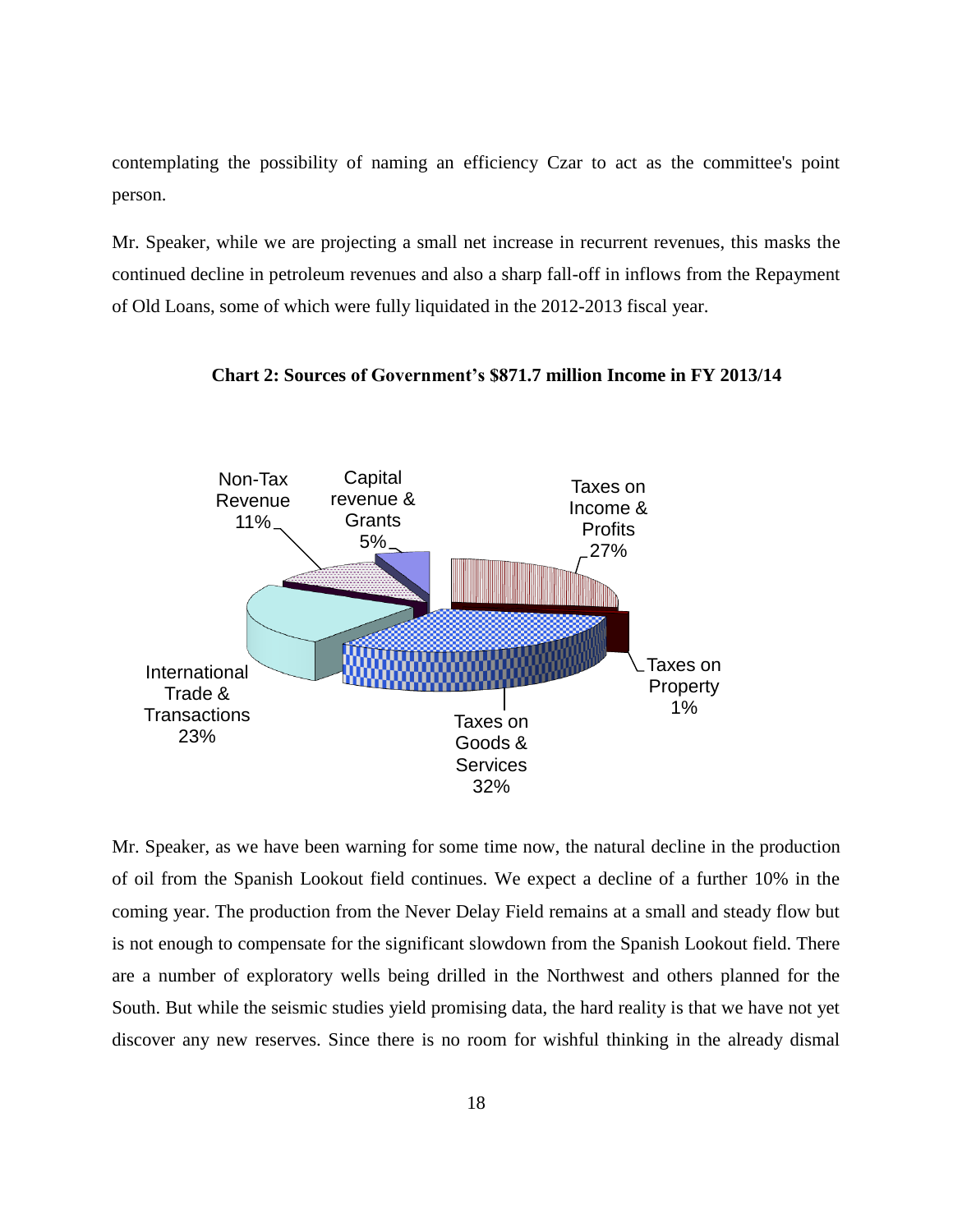science of economics, we do the prudent and responsible thing and arrange our fiscal affairs assuming that there will be NO additional revenue from this sector in the upcoming year.

#### <span id="page-18-0"></span>**ESTIMATES OF RECURRENT EXPENDITURE 2013/2014**

The Draft Estimates of Recurrent Expenditure is proposing a total of \$778.0 million in recurrent expenditure up by \$71.2 million from the projected outturn of \$706.8 million for FY 2012/13.

| Table 3: Summary of Expenditure, FY 2010/2011 to FY 2013/2014 |                |                |           |           |                |
|---------------------------------------------------------------|----------------|----------------|-----------|-----------|----------------|
|                                                               |                |                |           |           | (Bz\$ million) |
|                                                               | <b>Budget</b>  | <b>Budget</b>  | Approved  | Projected | Draft          |
|                                                               | <b>Outturn</b> | <b>Outturn</b> | Estimates | Outturn   | Estimates      |
|                                                               | 2010/2011      | 2011/2012      | 2012/2013 | 2012/2013 | 2013/2014      |
| <b>Total Expenditure</b>                                      | 825.0          | 867.4          | 937.9     | 862.2     | 934.3          |
| <b>Current Expenditure</b>                                    | 682.1          | 724.5          | 777.7     | 706.8     | 778.0          |
| Wages and salaries                                            | 279.1          | 296.4          | 294.7     | 298.2     | 313.2          |
| <b>Pensions</b>                                               | 45.3           | 51.6           | 50.8      | 54.5      | 55.2           |
| Goods and services                                            | 163.6          | 171.8          | 172.6     | 165.8     | 181.1          |
| <b>Subsidies and current transfers</b>                        | 97.2           | 104.6          | 123.5     | 130.6     | 132.0          |
| Interest payments & other charges                             | 96.8           | 100.0          | 136.1     | 57.7      | 96.5           |
| <b>Capital Expenditure &amp; Net Lending</b>                  | 142.9          | 142.9          | 160.1     | 155.4     | 156.3          |
| Capital II                                                    | 73.1           | 72.8           | 79.3      | 70.4      | 67.2           |
| Capital III                                                   | 53.3           | 65.3           | 77.5      | 81.7      | 86.0           |
| Net lending                                                   | 16.6           | 4.8            | 3.3       | 3.3       | 3.1            |
| <b>Amortization</b>                                           | (54.2)         | (48.1)         | (64.6)    | (65.0)    | (64.5)         |

#### <span id="page-18-1"></span>**ESTIMATES OF CAPITAL EXPENDITURE 2013/2014**

Mr. Speaker, my Government is proposing to allocate some \$156.3 million to its capital program in the upcoming fiscal year. The locally funded Capital II Program is estimated at \$ 67.2 million while the externally funded Capital III Program will receive an allocation of \$86.0 million.

In the **Capital III Program** provisions have been made for the following employmentgenerating, growth stimulating projects: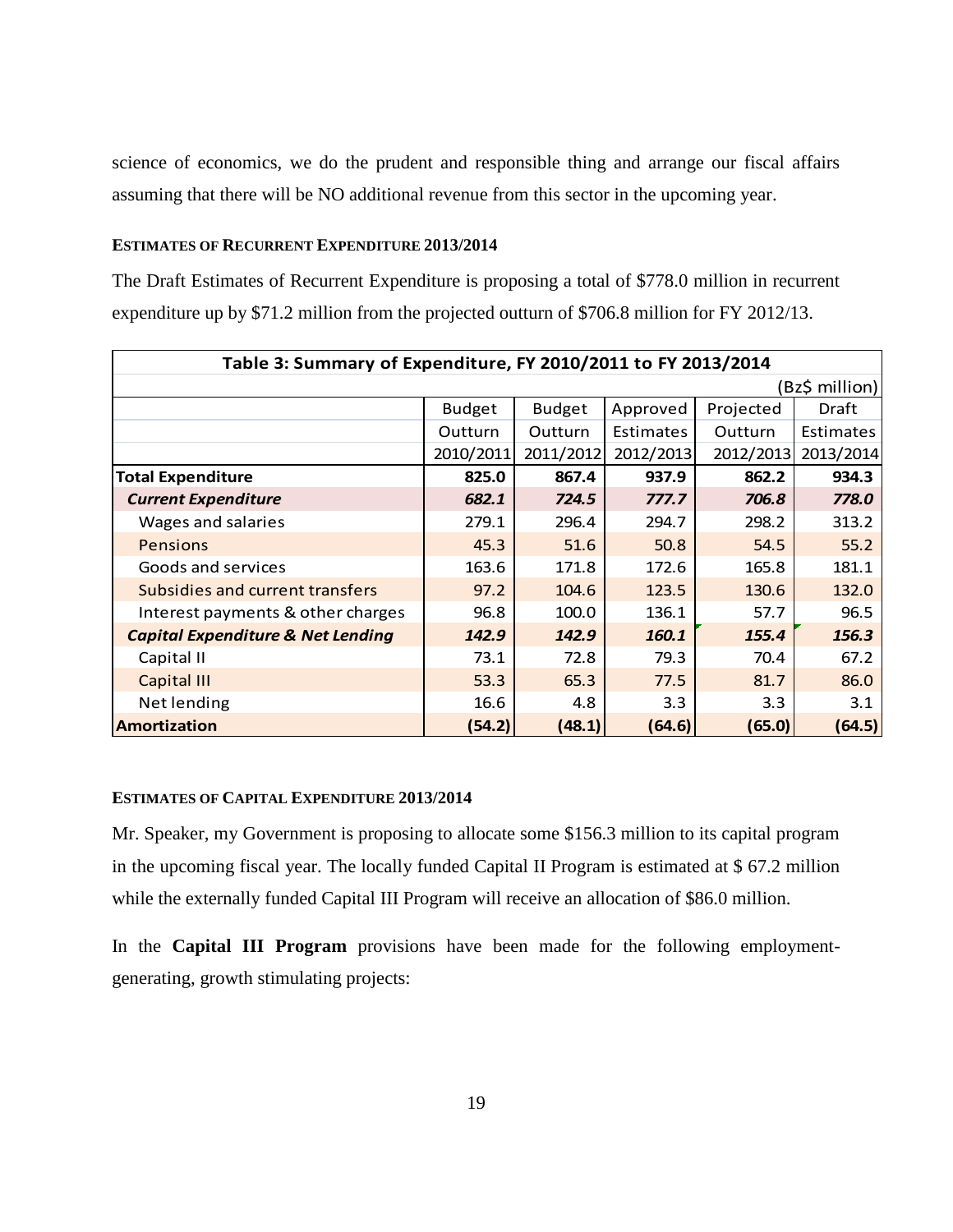#### **For the Upgrading of Roads, Streets and Drains:**

- **\$6.0 million** from the OPEC Fund, the Kuwait Fund, and CABEI for the continuation of the upgrading of the **Southern Highway** between Big Falls and the Belize/Guatemala Boarder. It is expected that this project will be substantially completed by the end of the upcoming fiscal year and that the economic impact to the area and the increase in crossborder trade will be dramatic.
- **\$5.0 million** from the CDB for the new **Macal River Crossing,** including the upgrading of the La Loma Luz Boulevard and the Joseph Andrews Drive leading to the new bridge site.
- **\$3.0 million** dollars from the CABEI for the new **Corozal Border Crossing Reconstruction Project** to upgrade facilities and infrastructure at the second Belize/Mexico Bridge, including access roads, security fencing and lighting, and parking.
- **\$6.0 million** from the World Bank for the **Belize Municipal Development Project** to improve access to basic municipal infrastructure and to enhance municipal management in selected towns and city councils.

#### **For Education and Health and Social Protection:**

- **\$1.5 million** from donor funds administered by the IDB for the **Mesoamerican Health Initiative** to improve the health of women and children in the Corozal, Orange Walk and Cayo Districts**.**
- **\$0.5 million** from the **World Bank** for **Improving Health and Nutrition** in local Mayan Communities in the Toledo District.
- **\$2.0 million** from t**he CDB for the Youth and Community Transformation Project on the** Southside of Belize City including the construction of a Youth and Community Resource Center as well as programs to reduce vulnerability of children to crime and gang membership**.**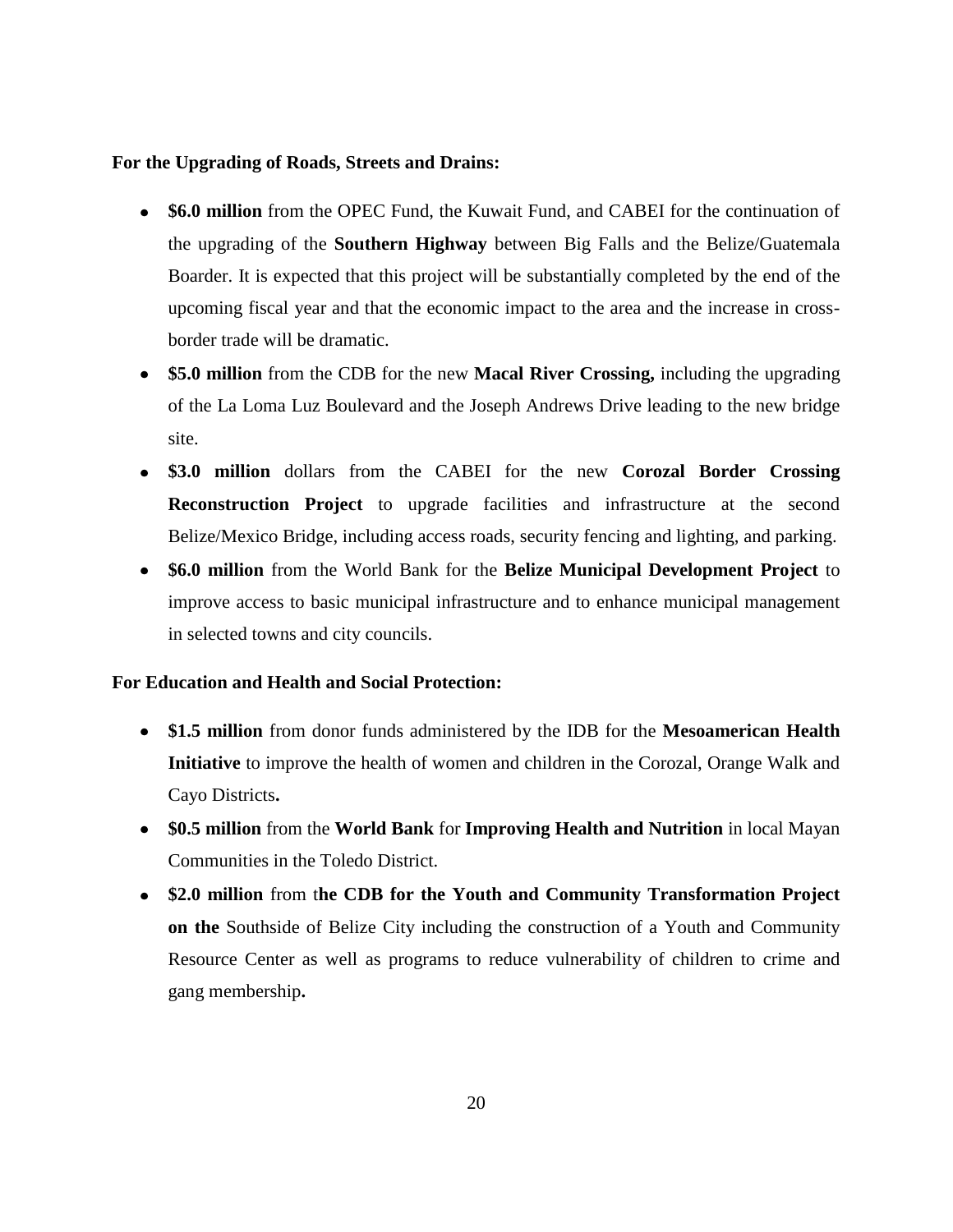### **For the Environment and Tourism:**

- **\$5.0 million** from the IDB **for the Sustainable Tourism Project** to continue work on the  $\bullet$ visitors facilities in Belize City, San Igancio and Placencia, and improvement to the Mayan sites at Xunantunich, Cahal Pech, and the ATM Cave site.
- **\$6.0 million** from the IDB **for the Solid Waste Management** Project to complete the sanitary landfill site on the George Price Highway and to begin construction on the transfers station at the Belize City dump site.

**Chart 3: Distribution of Government's Expenditure in FY 2011/12 (\$867.4mn), FY 2012/13 (\$862.2mn) and FY 2013/2014 (\$934.3mn)**

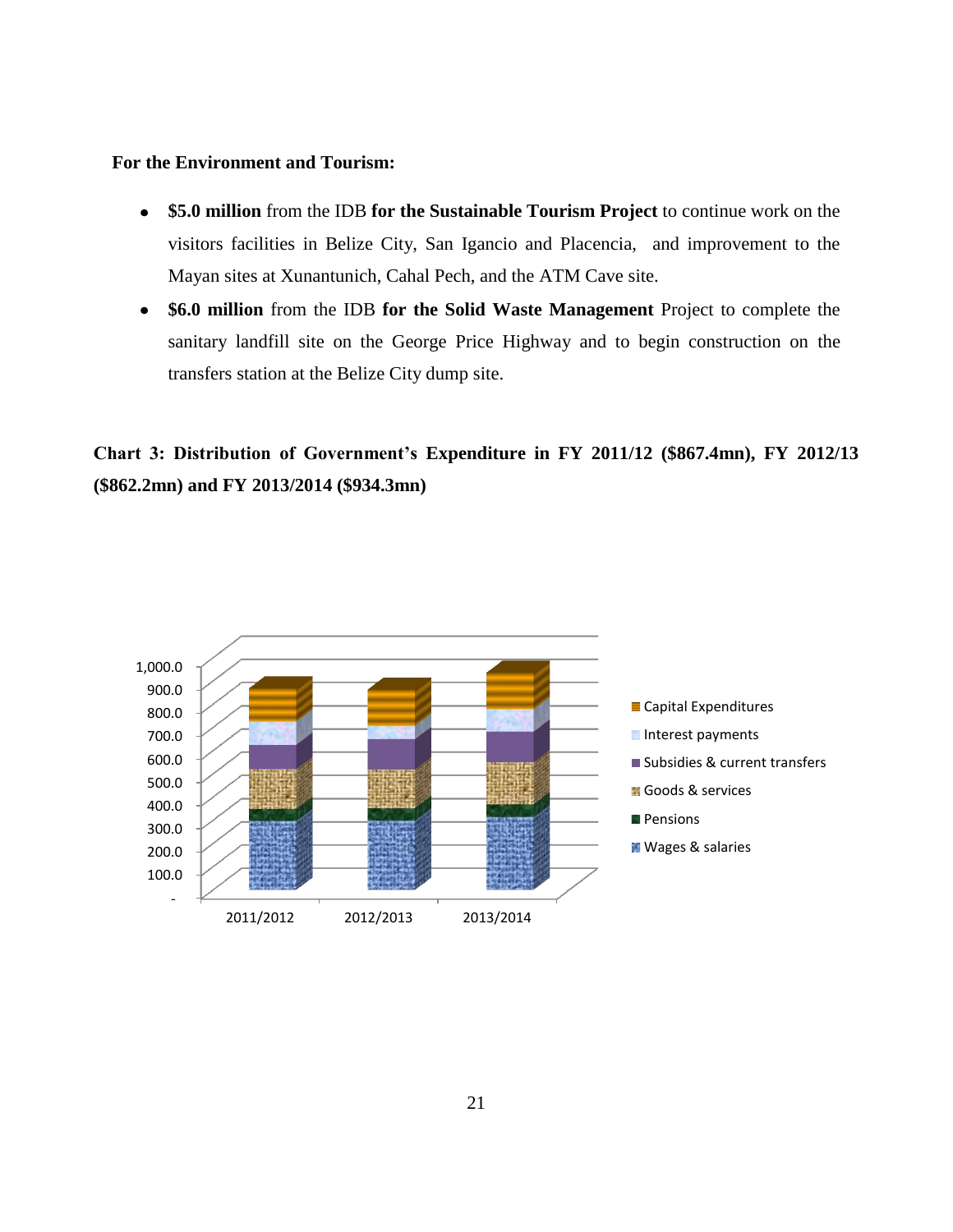## **And for Agriculture:**

• \$7.1 million from the European Union for the National Cattle Sanitary Program (the Cattle Sweep Program), for assistance to the Banana Industry, and for the strengthening of the Sugar Industry Research and Development Institute (SIRDI).

Mr. Speaker, I would like to point out that while these numbers may sound ambitious, in fact they are well within our capacity to implement this coming year and we are confident that we will do so. And as a point of reference, the outturn for the current year shows that we achieved and slightly exceeded the global Capital III spending targets.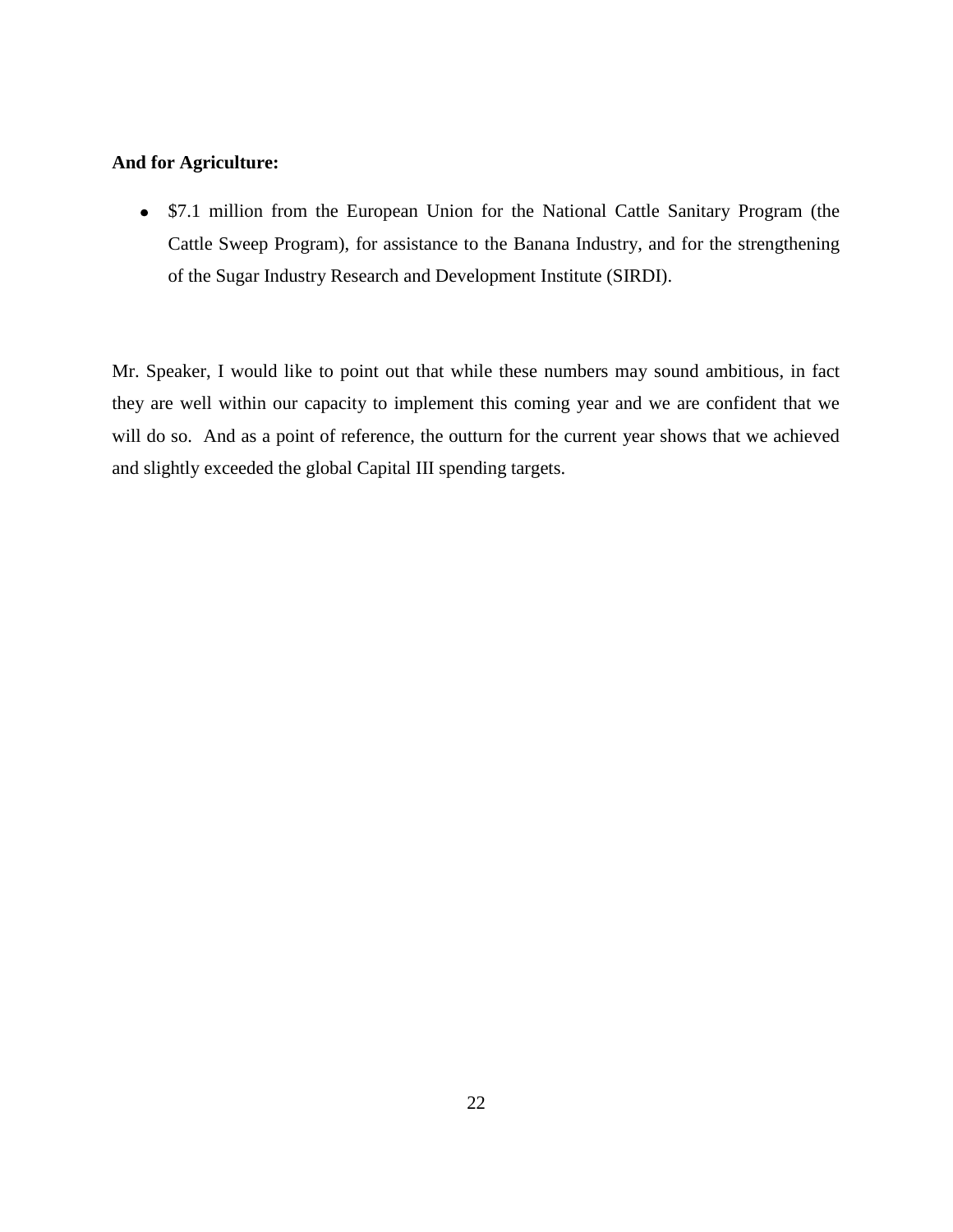## <span id="page-22-0"></span>**GOVERNMENT'S REFORM MEASURES**

Mr. Speaker, during the year, the reform of the Government's systems remained unimpeded and will continue in the upcoming fiscal year.

#### <span id="page-22-1"></span>**REFORM OF PUBLIC FINANCE MANAGEMENT**

Work on the reform of the Public Finance Management (PFM) System intensified in Fiscal Year 2012/2013 with further consolidation of revenue administration, regular management meetings between the Ministry of Finance and Management of Customs, Income Tax and the General Sales Tax (GST) Departments, and agreement on the draft Strategic Plans and Codes of Conduct. Implementation of the ASYCUDA World virtual software at the Customs Department progressed satisfactorily as linkages were established with stakeholders like the Central Bank, BAHA and BELTRAIDE.

Staff in the Ministry of Finance including the Treasury Department, and Finance Officers in all ministries, continued to receive technical assistance from the regional Supporting Economic Management in the Caribbean (SEMCAR) program funded by CIDA and managed by the IMF and World Bank. Impressive progress is being made in budget preparation, budget execution and accounting, and treasury operations.

Budget preparation for fiscal year 2013/14 benefited from this assistance and the main issues addressed include: the Medium Term Expenditure Framework (MTEF), program classification, budget call classification (including a separate budget call circular for the Public Sector Investment Program (PSIP), and budget presentation formats.

Technical assistance to the staff of the Treasury Department this past fiscal year has been focused on making the 2009 financial statement compliant with the cash-basis International Public Sector Accounting Standards (IPSAS). Subsequent work with SEMCAR will then be directed at 2010 and 2011 with the objective of the Treasury and the Ministry of Finance becoming sufficiently comfortable with the IPSAS standards that they will eventually be able to produce the current financial statement according to the standards.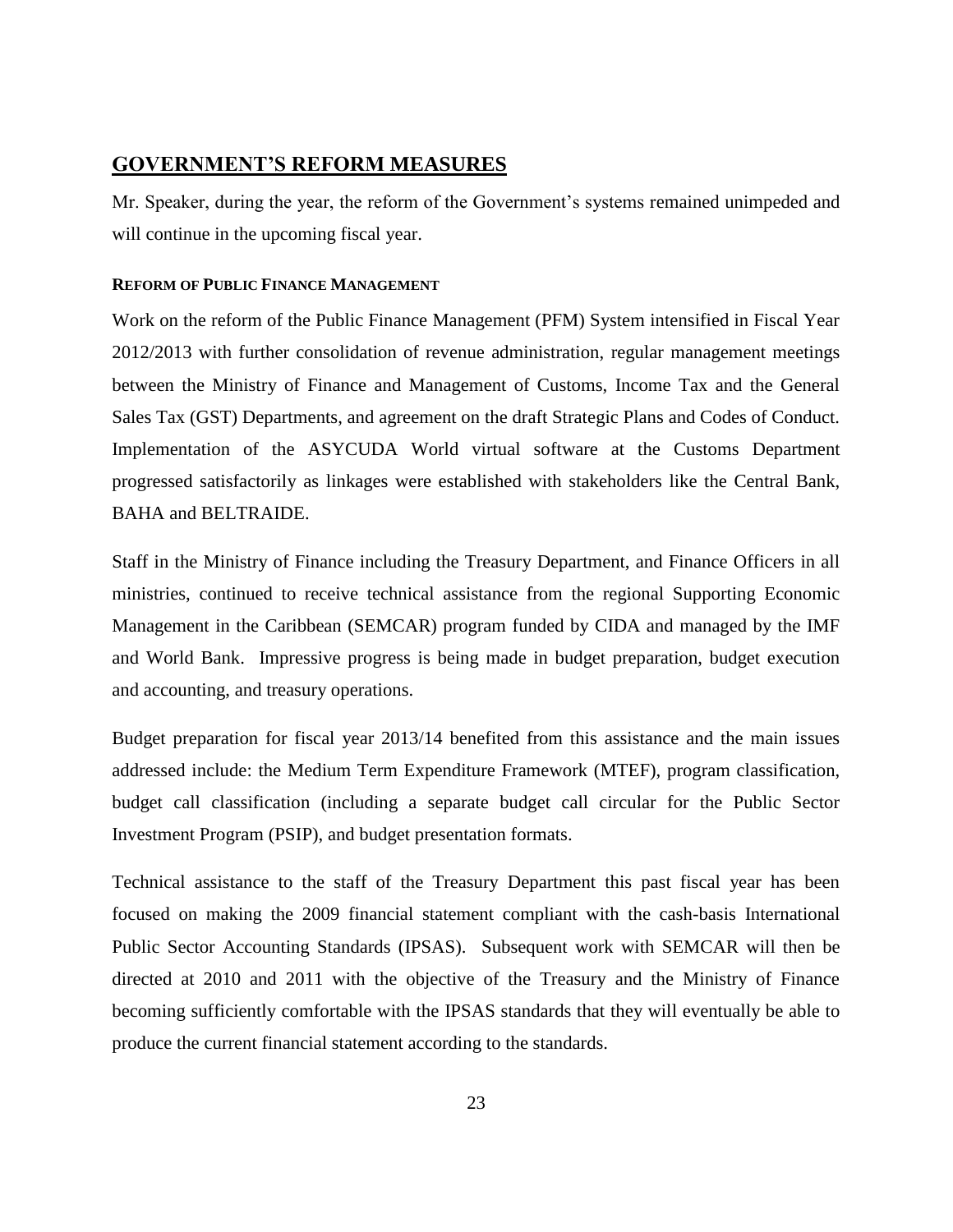Also, draft Procurement Guidelines and Standard Bidding Documents were completed this fiscal year, financed by the IDB. Training of public and private persons in the use of the guidelines was also completed and a Government of Belize Procurement Portal is to be launched soon.

A second Public Expenditure and Financial Accountability (PEFA) Assessment is scheduled to begin near the end of 2013. The Assessment will be funded by the European Union (EU) and involve several of Belize's partners in development. The objectives of the Assessment are to:

- provide reliable information on the performance of Belize's Public Financial Management (PFM) systems, processes and institutions over time;
- contribute to the government reform process by determining the extent to which reforms are yielding improved performance and by increasing the ability to identify and learn from reform success; and
- facilitate harmonization of the dialogue on PFM performance, reform needs and donor support between government and donors around a common PFM performance assessment, and therefore contribute to reduce transaction costs for Belize.

By providing a common pool of information for measurement and monitoring of PFM performance progress, and a common platform for dialogue about PFM reform, it aims to contribute to the development of effective country-owned PFM systems.

#### <span id="page-23-0"></span>**TAX REVIEW AND REFORM**

Mr. Speaker, since taking office, the Government has been mindful of the urgent need for Business Climate Reforms to foster private sector development in Belize. We are particularly aware of the need for reforms that would foster sustainable economic growth and enhance competitiveness in Belize while at the same time ensuring sustainable public finances. These needs have been identified and re-emphasized during our continuing dialogue with the business sector under the umbrella of the Public /Private Partnership institution.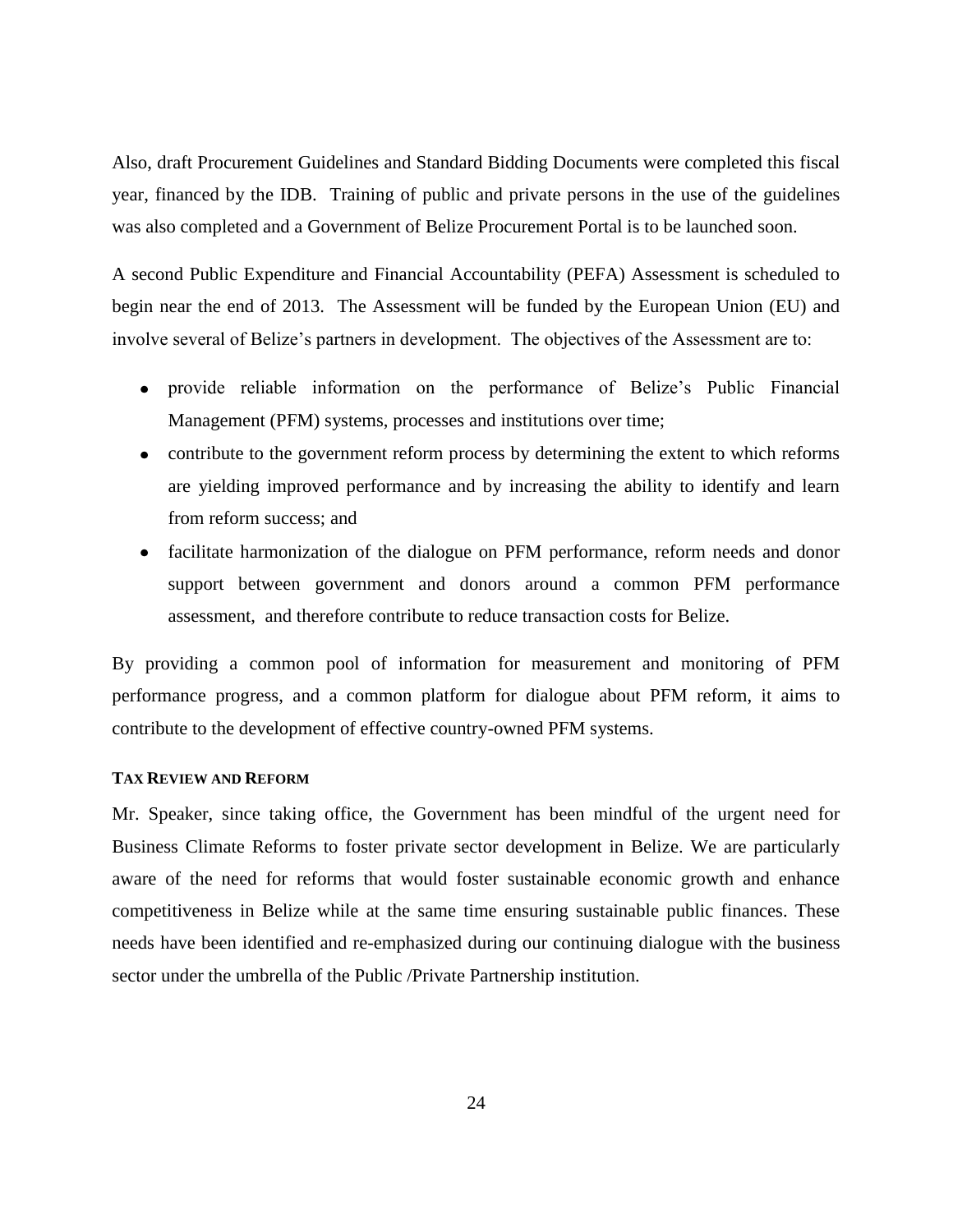In this regard, and with the assistance of our International Financial Institutions (IFI) partners, we have commissioned three recent studies aimed at reviewing and making recommendations on our domestic tax system, as follows:

**Belize Tourism Taxation Study** – was undertaken last year with the support of the IDB to review the current taxation structure of the tourism industry in Belize and to provide recommendations on measures that could provide further competitive advantages for Belize while preserving the tax base in Belize. A draft study has been submitted and the GOB has been considering the practicality of the recommendations contained therein. Implementation of one of the key recommendations, that of bringing the hotel accommodation services fully into the General Sales Tax net while at the same time repealing the Hotel Accommodation Tax, has been deferred pending further study and consideration. Ultimately, the Government is determined to find a way to permit GST credits for the hotel sector, in cases where services are in fact business inputs, while preserving the income for the Government and for the Belize Tourism Board. The Government is also examining ways to address the structural problems of, and improve the competitiveness in, the cruise service industry, through possible reductions in customs duties on inputs for such services and possible reform of the cascading business tax regime.

**Estimation of Tax Expenditures on Fiscal Incentives –** the study currently being undertaken also with the support of the IDB, is aimed at developing a comprehensive view of the costs of delivering different fiscal incentives, and involves the development of a "tax expenditure budget" which would estimate the revenue losses attributable to the granting of various exemptions, exclusions, deferrals and preferential rates in the tax system. This budget, along with the strengthening of our institutional capacities to use it efficiently and effectively, will be a useful tool for policy makers to craft more efficient incentives for business development, and also to be able to see the full cost of granting such incentives. It is expected that this study will be concluded by the middle of this year, after which the Government will consider the recommendations in more detail and take steps toward early implementation.

**Comprehensive Tax Policy Review** – a diagnostic review of the tax system in Belize is currently being undertaken by the IMF Fiscal Affairs Department, with special attention to the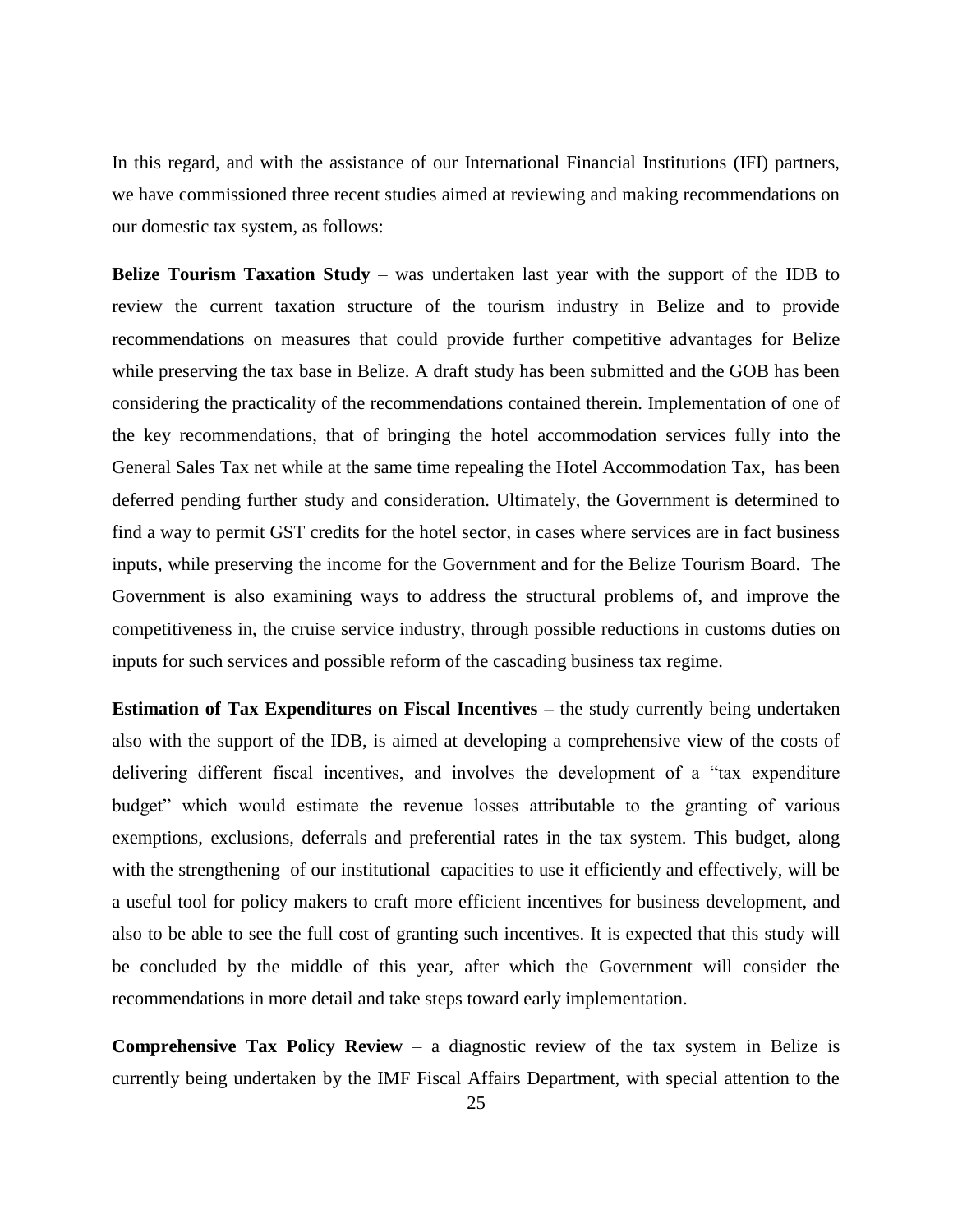Business and Income Tax, GST and the taxation of Excisables. The Review once completed is expected to produce recommendations for tax reform for increased growth, fairness and sustainable revenues. Such reforms will establish a firm foundation to allow for a growing economy and sustainable public finance.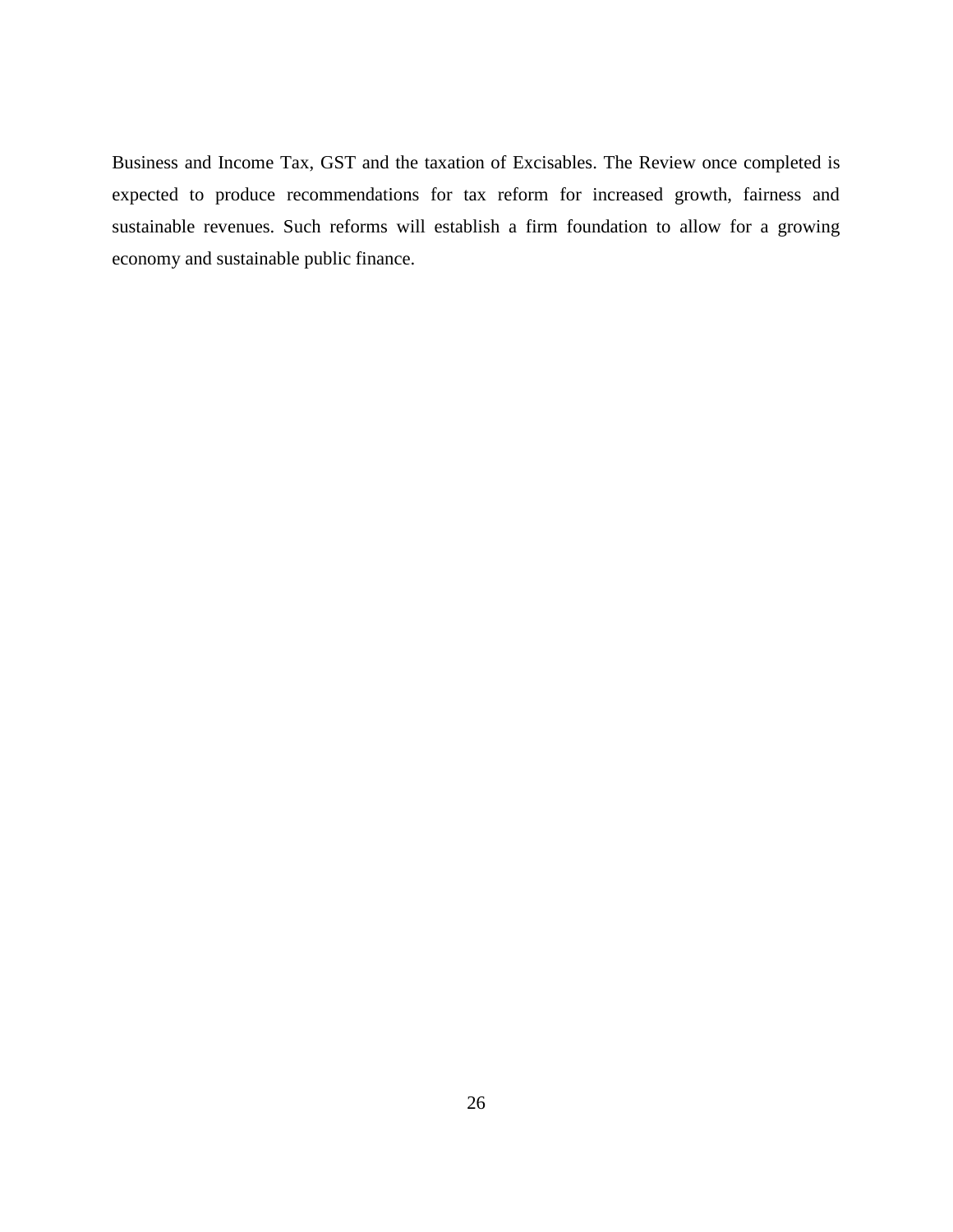## <span id="page-26-0"></span>**PUBLIC DEBT AND LIABILITY MANAGEMENT**

### *The Debt Restructuring*

Mr. Speaker, on Friday, February 15, the Government officially launched an offer to restructure the country's outstanding external commercial debt – the so-called Super Bond - proposing new bonds for those that were to mature in 2029. The offer period is to close on March 8, and the transaction completed by March 20. Bondholders have been advised that the offer for exchange will be consummated only if 75% of holders participate, a threshold triggering the collective action clause that then ropes in the remaining Bondholders thereby guaranteeing a 100% subscription.

In advance of the launch, this Honorable House ratified the reduced repayment terms for the replacement bonds. And these contrast favorably in every regard with the current Super Bond:

- The new bonds allow nine additional years for repayment since final maturity is now 2038, as compared to 2029 for the Super Bond;
- The principal outstanding is being reduced by 10% or BZ\$110 million;
- The initial interest rate will fall to 5.000% for the first 4.5 years, then move to 6.767% for the remaining life. These are decreases of 41% and 21%, respectively, when compared to the current interest rate of 8.5%; and
- The annual principal repayment amount will fall to BZ\$46m compared to BZ\$110 million under the previous terms.

When this debt operation is clinched in just a matter of days, the debt repayment relief this Administration will have secured for Belizeans will be unprecedented: BZ\$22 million in 2012, BZ\$66 million this year, BZ\$236 million in the five year period to 2017, and BZ\$494 million over the coming decade.

In other words, when reasonably discounted on a net present value basis, the new bonds represent a reduction of more than 43% as compared to the current terms.

And gross nominal cash flow savings through to maturity will total BZ\$112 million.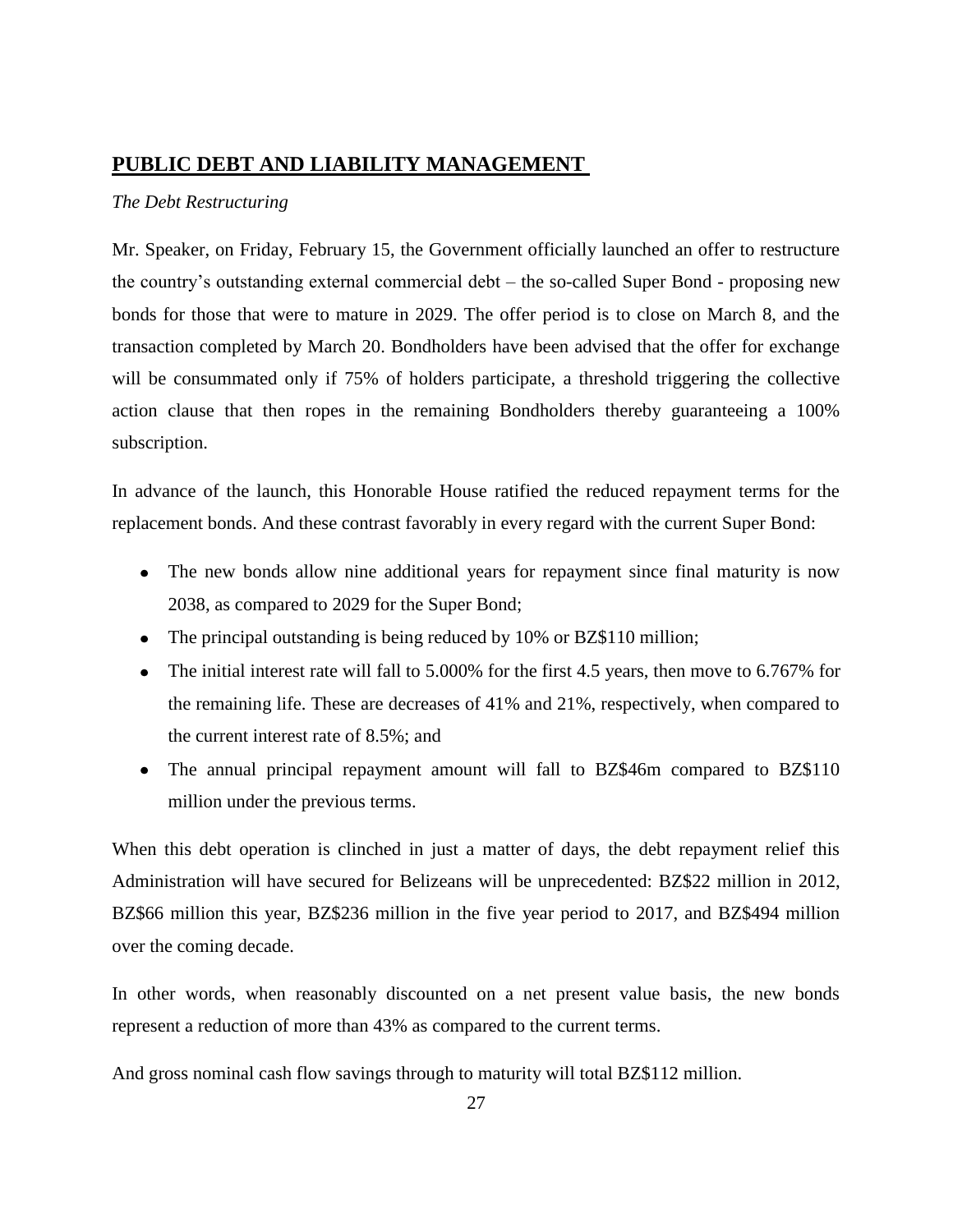Recall then, Mr. Speaker, the way those on the other side dug deep into Pandora's box when in January of last year I first asserted Belize's entitlement to debt relief. They scoffed and predicted failure. They foretold a collapse in the economy, a withering of FDI, and a fracture in relations with our multilateral partners. In forecasting, indeed wishing for, macroeconomic Armageddon, they leagued themselves with the rating agencies and, of course, their favorite bedfellows in the Ashcroft Alliance.

But the confounding of the Cassandras by this speedy fulfillment of the most fundamental of UDP election pledges, will only further excite them to jealousy and bad mind, Mr. Speaker. This is so not only because we will be able to deliver an average yearly debt saving of BZ\$50 million over the next decade, but because our victory upsets all paradigms and shatters all conventional wisdom. According to the international sovereign restructuring playbook, nobody gets debt relief even as they are growing their economy by over 5%. Nobody gets debt relief while attracting signature foreign direct investments such as the ASR \$100m in the sugar industry. And nobody gets debt relief while steadfastly refusing to surrender fiscal and monetary sovereignty to any IMF Program.

So let the haters choke on their bile. This singular triumph of the UDP shall forever stand in contrast to the kleptocracy of their record.

#### *The Public Debt*

*Mr Speaker:* Not since the Latin American debt crisis of the 1980s has the world's attention been so attuned to the corrosive effects of unsustainable public debt. Belizeans need look no further than Jamaica for a case study writ large. Last month the government there was compelled to reschedule its domestic bonds, hoist additional taxes on individuals and businesses, and submit to a tightened IMF embrace by acceptance of the dread conditionalities of another bailout loan.

But by standing sentinel over careful management and upright governance, our Administration in Belize has so far ensured economic expansion without new taxes, to be accompanied now by the actual driving down of the level of national indebtedness.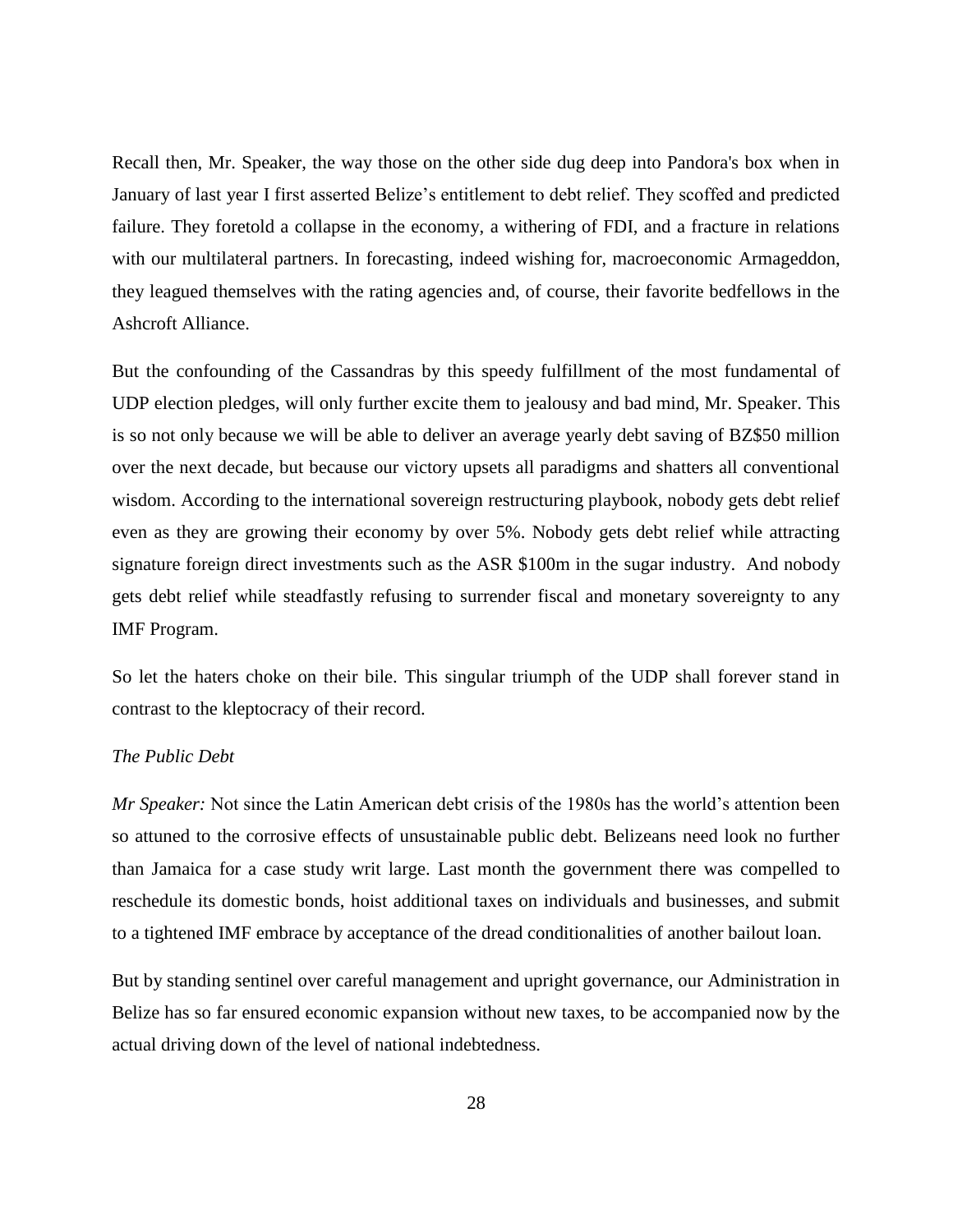At the close of the 2012, overall outstanding external public debt stood at US\$1,017.8 million, more than half of this amount being the Super Bond. Domestic public debt stood at Bz\$417.2 million for a total public debt of Bz\$2,452.8 million or approximately 77.6% of GDP. If, for the remainder of this decade, as was the case in FY 2012/13, Government's net financing requirement remains neutral in relation to the overall public debt, then even with a modest 2.5% annual GDP growth, Belize's ratio of public debt to GDP would fall beneath the 60% level considered eminently acceptable by international standards. Not since the days of the UDP Esquivel Administrations has this nirvana been so within our country's grasp.

And Mr. Speaker, the intention is to further fine-tune public debt management. In order to institutionalize the optimal debt management framework, the Ministry of Finance and the Central Bank collaborated with the Capital Markets Division of the IMF last November in an exhaustive review of public debt practices. In consequence, at the conclusion of the debt restructuring exercise, the Government will implement a procession of debt management reforms including passage of a Public Debt Management Act, a new Securities and Capital Markets Act. We will thereby modernize the mechanisms through which domestic debt is raised, and upgrade debt monitoring and reporting systems.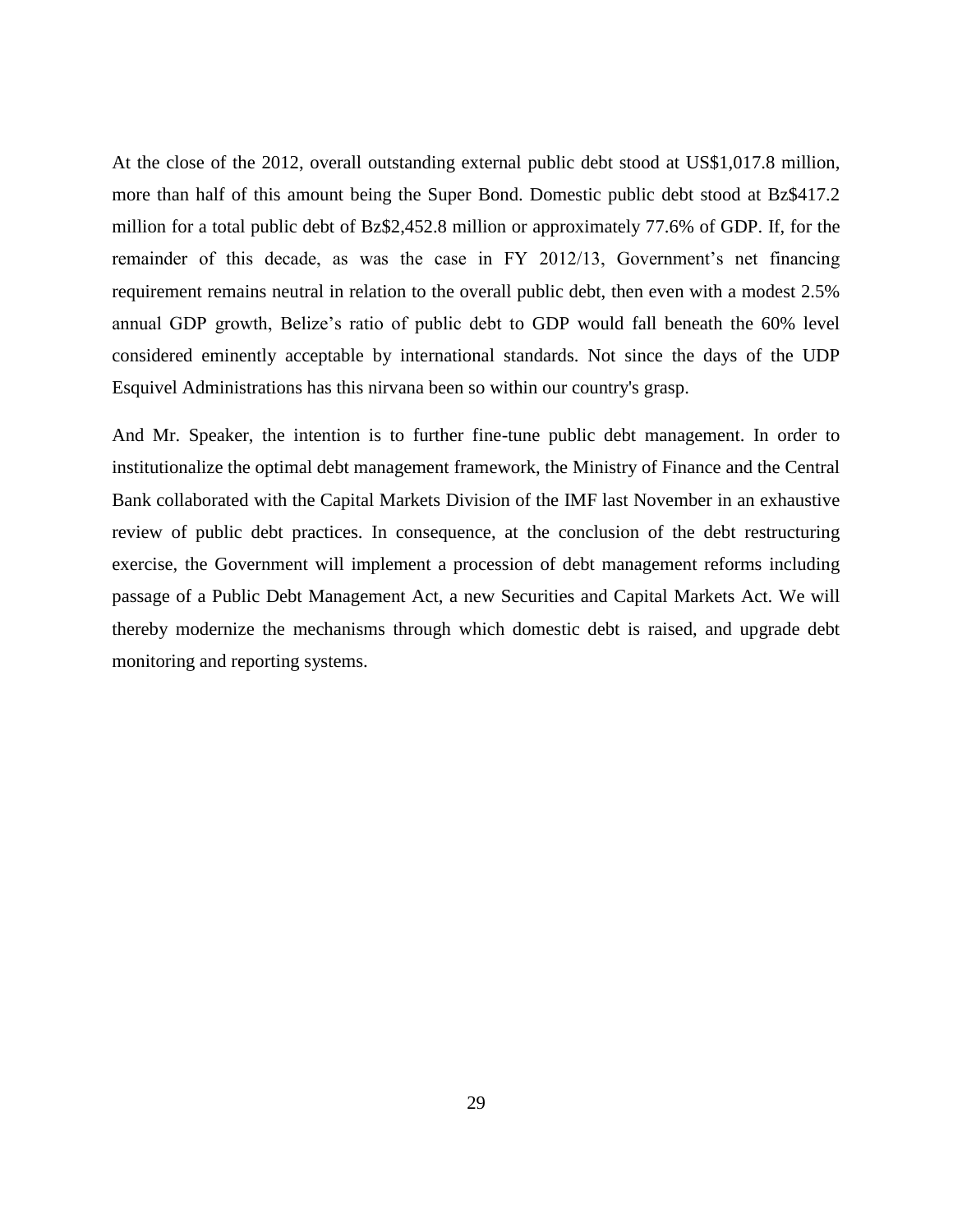## <span id="page-29-0"></span>**MONETARY AND FINANCIAL SECTOR REFORM**

The Central Bank took further steps in 2012 to strengthen the architecture of Belize's financial system with a view to improving its operational efficiency and stability. The Bank's strategic initiatives fell under the three pillars of *financial regulation*, *financial system modernization*  and *macro-prudential surveillance*.

#### *Financial regulation*

Given the importance of the domestic banking sector to the wider economy, a high priority was placed on finalizing the revision of the Banks and Financial Institutions Act to close regulatory loopholes and raise prudential standards. The result of these efforts was the Domestic Banks and Financial Institutions Act (DBFIA), which came into effect on 1 January 2013. The DBFIA significantly enhances the Central Bank's regulatory flexibility making it easier for the Bank to fulfill its mission of assuring a safe, sound and efficient financial system.

#### *Financial System Modernization*

Aided by the Canadian International Development Agency (CIDA) and the International Financial Corporation (IFC), the Central Bank continued to make advances in its national payments systems reform and credit bureau projects, which are intended to modernize Belize's financial system. Reform of the payments system is considered to be one of the foundational elements for national development since a shift away from manual paper-based payment processes holds the potential to improve security, reliability and efficiency for all economic transactions. The versatility afforded by a modern payments system would also supplement the Central Bank's oversight function and enhance its capacity for effective monetary policy implementation. Progress in this important project included the completion of a National Payments System Strategy and Plan in 2012 and the selection of a Project Manager to guide Project efforts.

The requisite groundwork for the credit bureau project, which includes a review of the legal framework, consultations with stakeholders and drafting of credit bureau legislation, were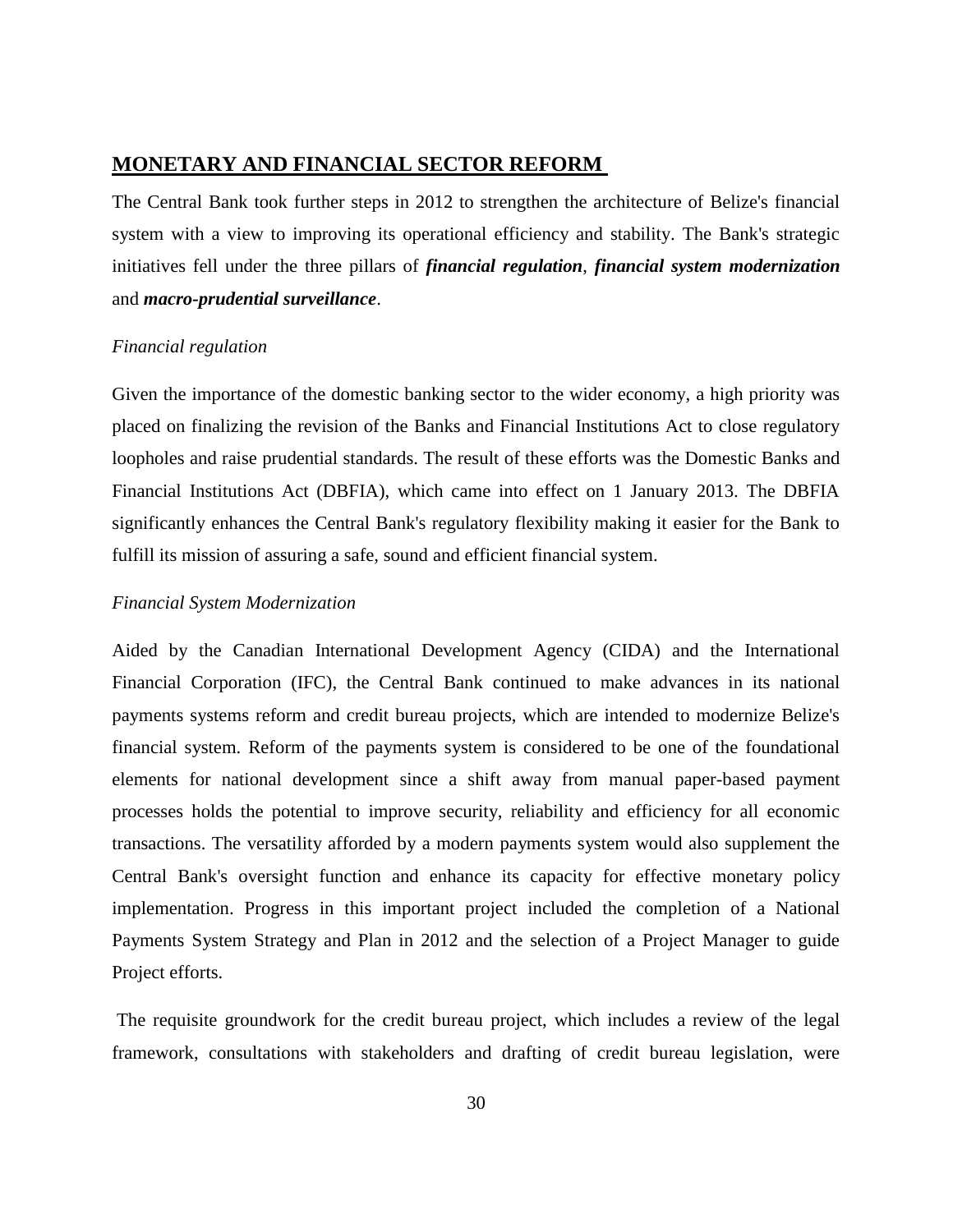completed in 2012. A campaign will shortly be launched to heighten the public's awareness of credit reporting and it is expected that the Credit Report Act will be passed followed by the creation of a credit bureau license later this year.

### *Macro-Prudential Surveillance*

The world financial crisis has led to a heightening of international concerns about financial system stability not only in the developed nations but also in the Caribbean. Following from this, the IADB has been funding a regional project administered by the Caribbean Centre for Money and Finance to improve institutional capacity to analyze and monitor the strengths and vulnerabilities of the financial sector. In this regard, the Central Bank of Belize established a Financial Stability Unit (FSU) in August 2012, which forms part of the governance structure to support policy decisions and which is tasked with the building of a framework for continuous monitoring and reporting of key financial stability indicators on the micro and macro level. Two papers were also produced during the year that provided an overview of Belize's financial sector and an assessment of the system's architecture and its risks and vulnerabilities.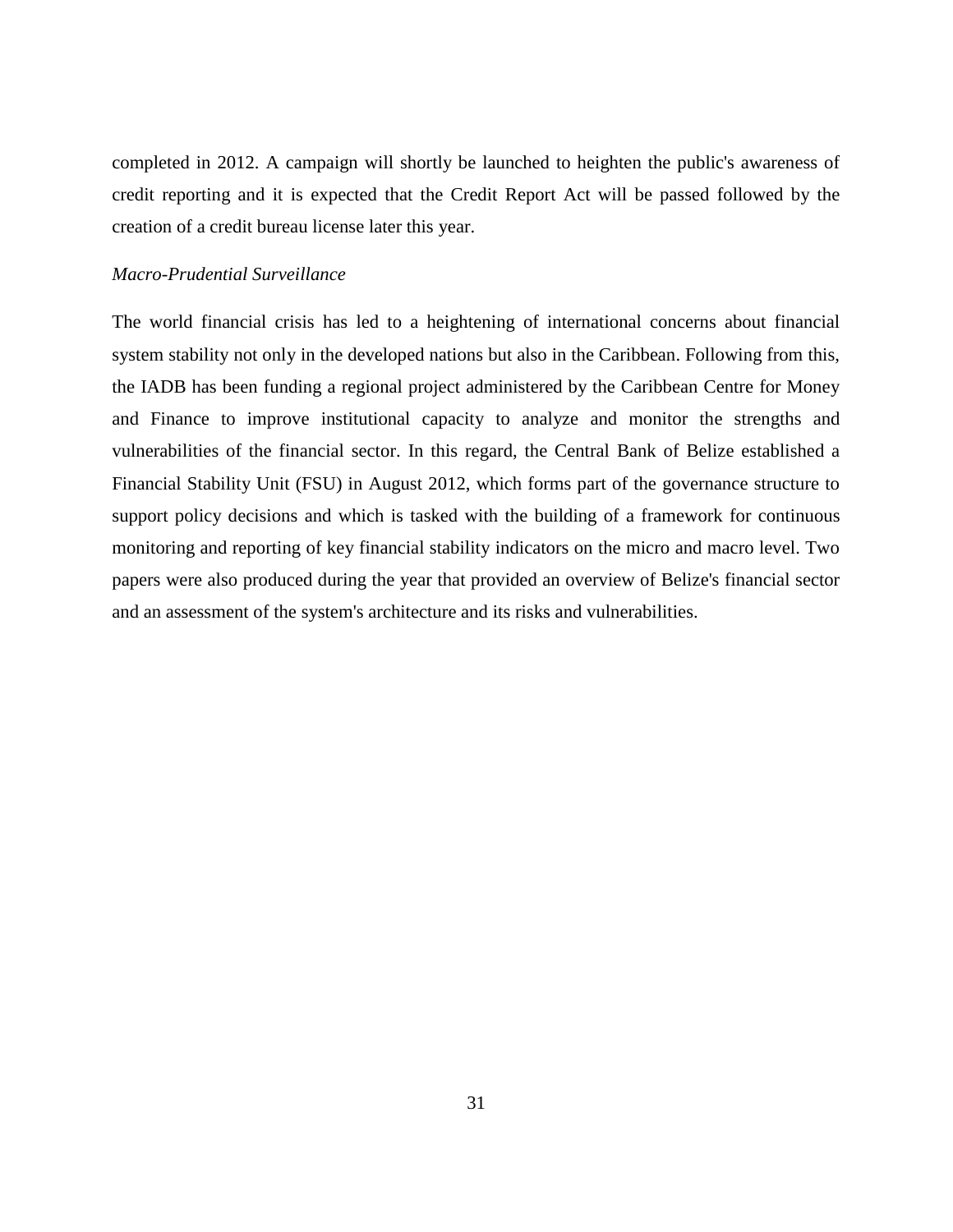## <span id="page-31-0"></span>**PUBLIC PRIVATE SECTOR PARTNERSHIPS**

This Government of Belize fully recognizes the fact that a significant part of our population lives in conditions of poverty and that for many of our citizens the business of making a living and of providing for our children, is a major daily struggle. For this reason we have, on a continuing basis, placed great emphasis on developing our economy and raising the living standards of all our people through the provision of not just jobs but decent work. We have also ensured the placement of social and economic safety nets to support those of our people who, for whatever reason, are experiencing hard times. This last has really become a hallmark of our Administration. And the Food Pantry and Cash Transfer programmes, I earlier indicated, are being expanded in this Budget to the tune of almost two million dollars. They are now permanent features of a UDP landscape of social justice; and have been so effective that they have gained us high marks even from the neoliberal international institutions that are only too ready to confuse social justice with socialism.

Where the middle classes are concerned, UDP relief has been principally by way of the waves of income tax relief that now exempt completely all those making less than five hundred dollars per week; by way of the millions in mortgage write offs at DFC and SSB and Ministry of Housing; and by way of our willingness now to finance the 10% down payment for new homeowners seeking construction financing from commercial institutions.

In all this we have been forthright in embracing and promoting-indeed proselytizing-the role of the state in driving economic development; in stimulating demand; in stepping into the breach always, but especially when there is any slackening of private sector activity. It has been our practical and philosophical conviction that big government is a necessity for small countries. We will therefore continue to ramp up the public sector investment programme. We will continue to fund robustly the infrastructure projects that create employment, better the physical conditions of our people and-I can't say it enough-stimulate demand.

It is that last, the stimulation of demand, that allows me to segue into the paramount importance that we attach to the partnership between Government and the Business Community. For in the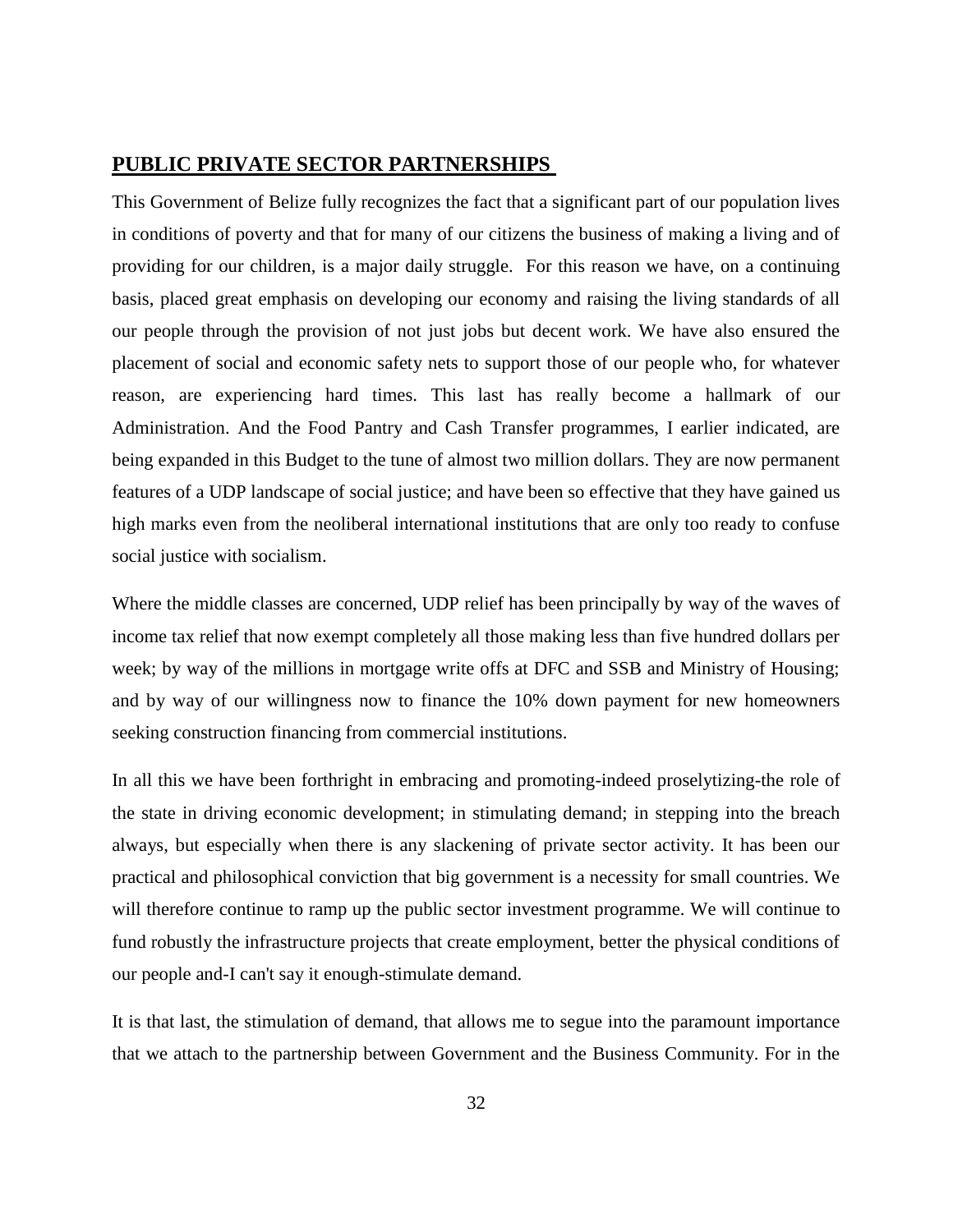end that is what the stimulation of demand is all about: creating jobs, increasing disposable income, trading more goods, expanding the supply chain, accelerating the activity that will in turn feed on itself, replicate and multiply; and ultimately, in consequence, push the private sector into its deserved and necessary pride of place.

When we talk about the private sector we talk about the entire private sector, whether organized in large business ventures (as in our major agricultural and industrial exporting companies) or in medium and small enterprises. We talk about our hotels, restaurants, bus and water-taxi operations. We talk about our farmers, fishermen, street vendors, tour operators. We talk about the service providers such as tutors, hair braiders, language translators, artists, musicians. These are the people who, through the sale of their goods and services, generate the jobs and produce the incomes, part of which is used by the Government to deliver social services, to reinvest, to make sure that the wheel comes full circle: that the environment is maintained and strengthened in which these same individuals and enterprises can operate even more successfully, can prosper by leaps and bounds and help move our country forward. Government is in its own right an employer, an investor, a direct social and economic guardian of the people. But it is also a facilitator and motivator of the private sector. And one of its main purposes is to provide the maximum possible help and support so that Business can play a paramount role in helping to achieve national development objectives and improve our standard of living.

It is in recognition of all this that I have tried, beginning in late 2011, to intensify the relationship between the Government and the private sector through the convening of the Business Forum. The idea was to establish a medium for dialogue as a way of achieving and maintaining a close understanding of what each sector needs to do to assist the other in growing our economy and providing more jobs and higher incomes for our people.

The Business Forum is the umbrella entity designated to superintend the new process. In between its annual meetings, though, there is a need for operational continuity. And this has been filled by a joint private-public sector Committee, which meets every three weeks to identify and deal with issues and bottlenecks that are obstacles to the expansion of private sector activity. It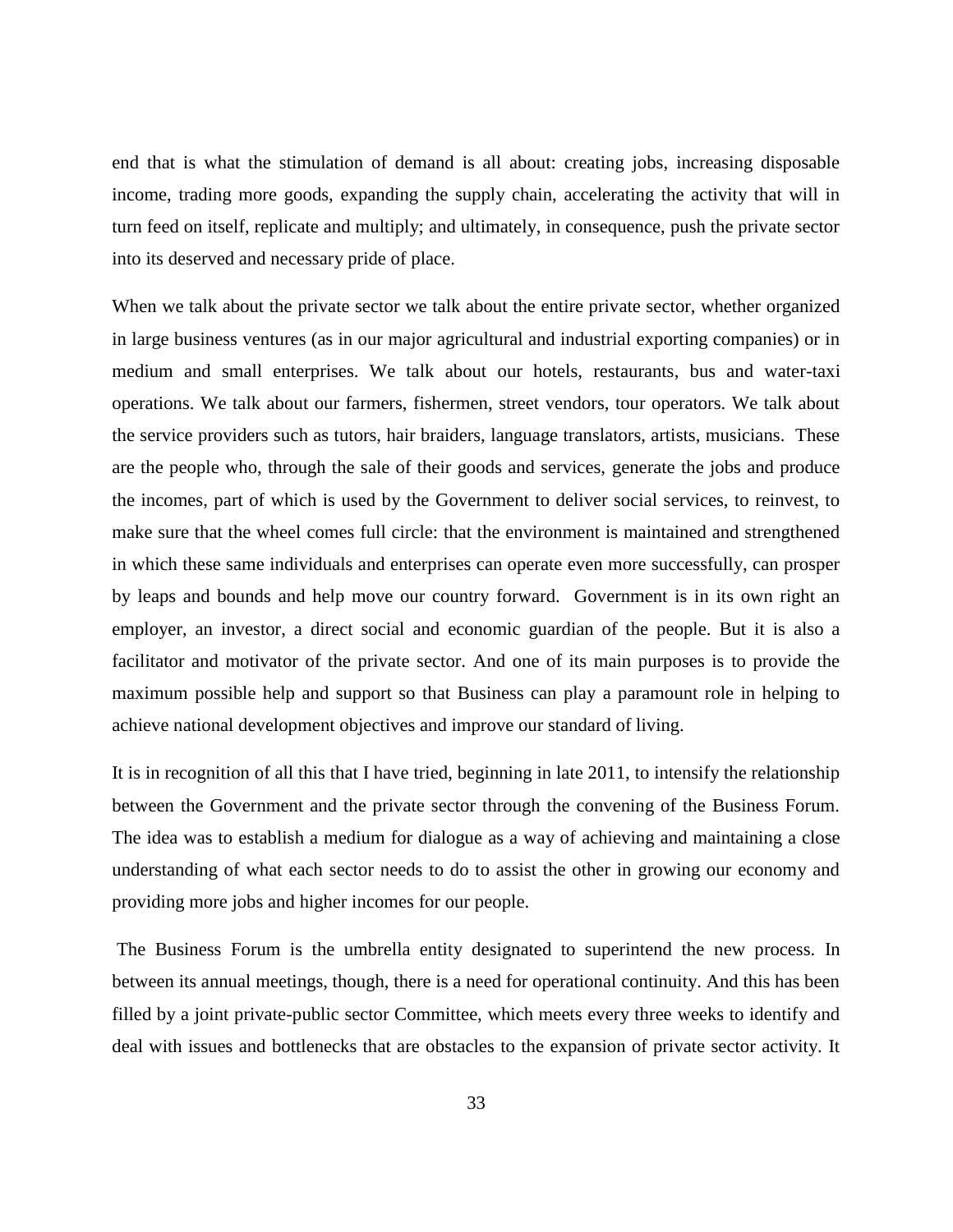also looks at the internal workings of the private sector and tries to arrange for changes in the way business is done so as to maximize results.

Among the accomplishments of this ongoing private-public sector dialogue have been the following:

- The comprehensive review of Belize's tax system about which I earlier spoke. We have already received a preliminary report from the external advisers, and we are currently awaiting their detailed recommendations for changes.
- Continuing consultations on a programme of public service reform, with the intention of improving the quality of public services delivery and of making the interactions between the public service and members of the general public as efficient and as pleasant as possible. This process is critical to business facilitation.
- Consideration of proposals to review the entire transportation sector, including seaport and airport operations as well as road development and improvement, in order to optimize the delivery of services and reduce the costs of moving people and goods throughout the country and within the region.
- The involvement of the private sector in the development of education and training  $\bullet$ curricula, given the recognition that our education and training institutions must increasingly produce individuals with the skills and capacities that permit them to become both employees or self-employed entrepreneurs.
- The establishment by Government in Belize City of the first of a series of small and  $\bullet$ medium-sized business support centers, with the intention to branch out to every municipality. Along with these, we have been engaging with the financial institutions and with the utility services in an effort to encourage them to provide special assistance packages to small business operations, and in particular to new start-ups.
- Membership of both sides in the wider social partner structure set up to address the troubling crime situation that has affected business operations in the country.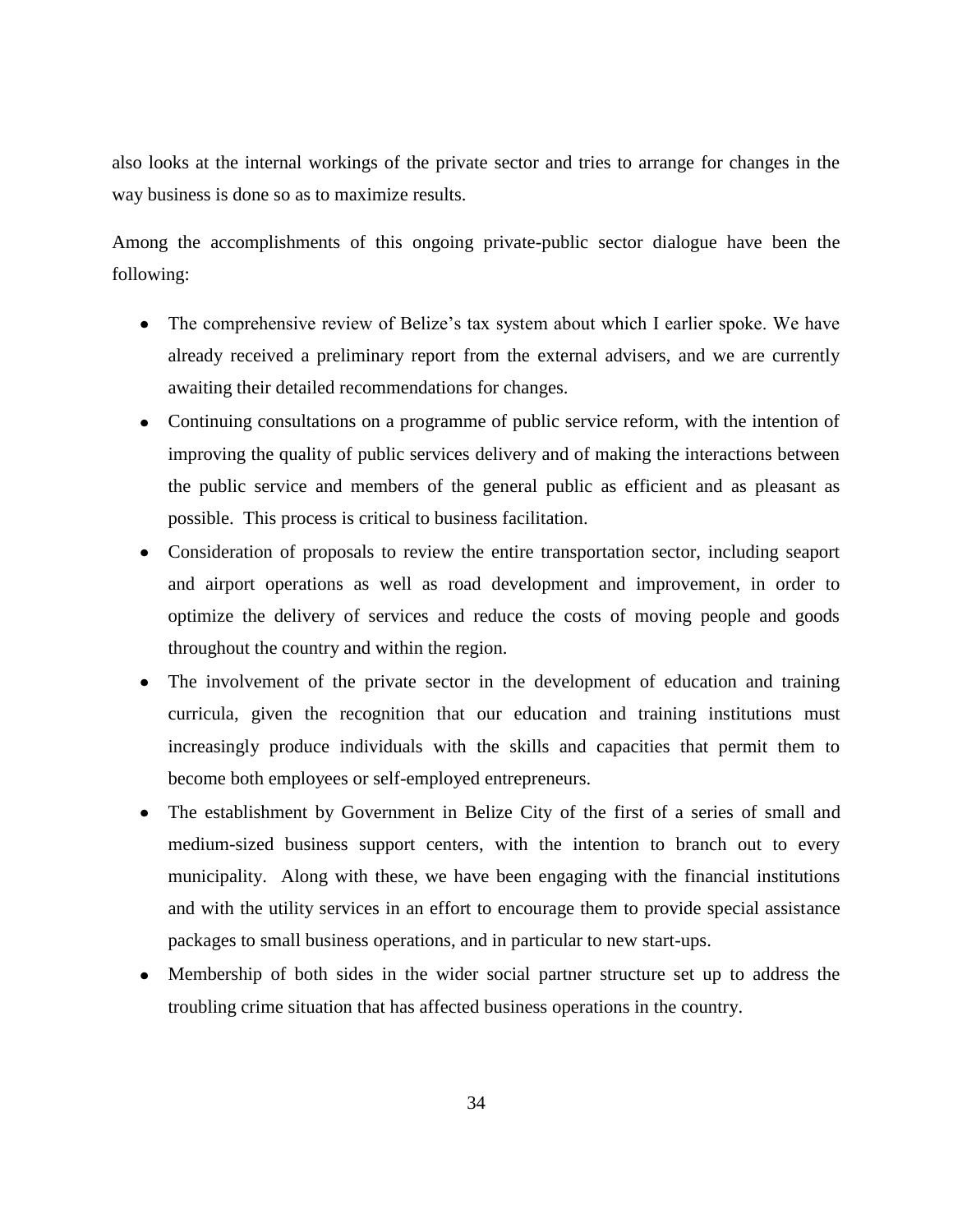I believe it is fair to say that this public-private sector approach has to date produced benefits for both sectors and for the country of Belize in general. The distrust of one side for "the other" has been greatly reduced. And there is much commonality in defining objectives and the way to realize these, even if there is not as yet maximum symmetry of implementation.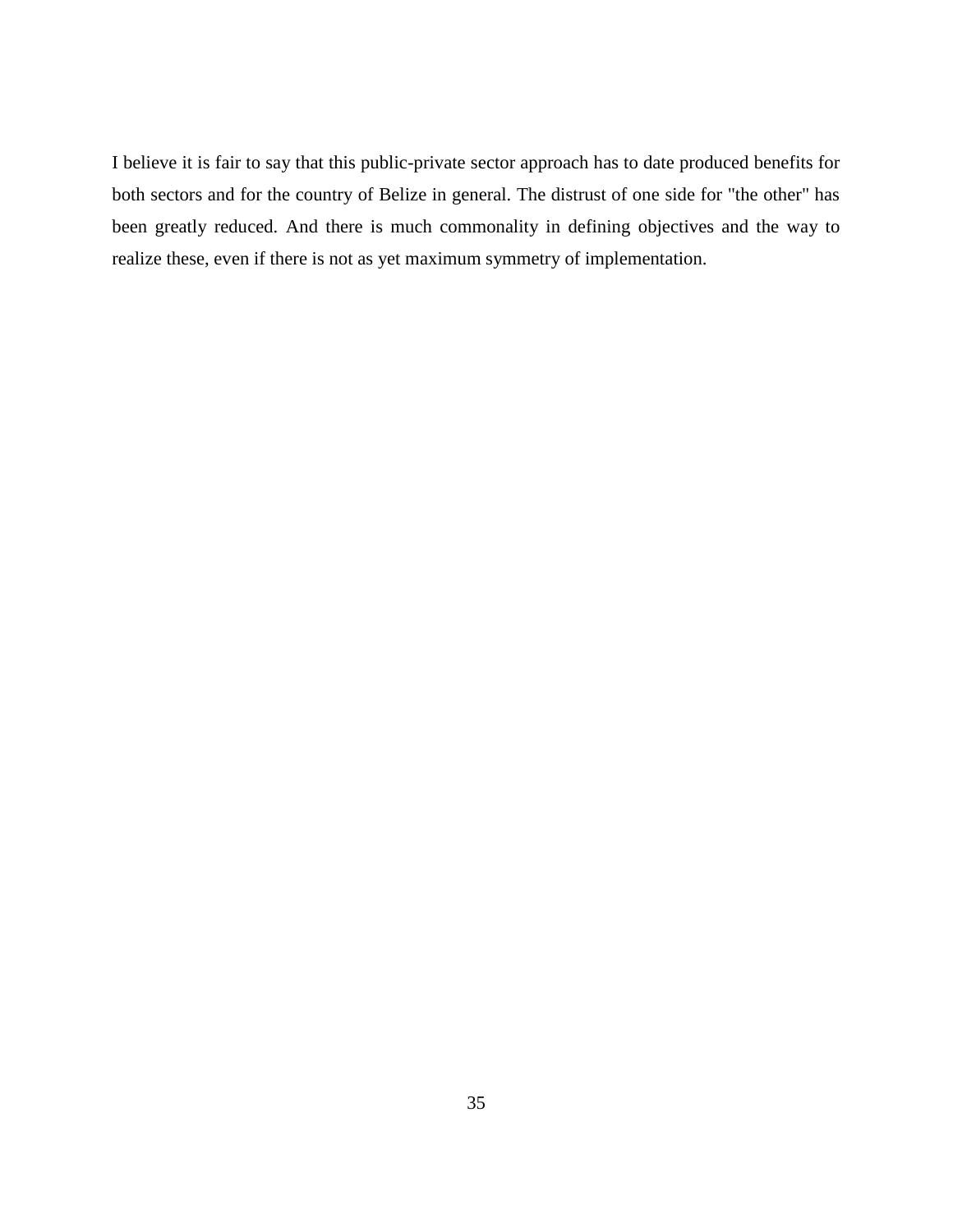### <span id="page-35-0"></span>**CONCLUSION**

Mr. Speaker, "Those who cannot remember the past are condemned to repeat it"

This famous dictum by the philosopher George Santayana has been so quoted and misquoted, so varied and paraphrased, that the author has in this regard perhaps gone posthumously from Valhalla to the kingdom of the hackneyed. But triteness is in many respects still serviceable. And while this has been, I hope, a forward looking Budget speech, there are some points that in conclusion I wish to make lest, apologies to Kipling, we ever forget.

### Mr Speaker,

For the greater part of the last 15 years our Belize has been through some extraordinarily difficult times. The first 10 years of the period saw an unprecedented raping of the country by members of an Administration that was single-mindedly intent on enriching itself at the expense of the people. In the process the nation was severely damaged. The so-called Washington consensus was used as a cover for corruption; government assets were given away or sold at knock-down prices to cronies; secret agreements were signed with foreign predators to allow a further creaming away of the patrimony; the civil service was weakened and demoralized as they were forced to turn a blind eye or become complicit in the state-sponsored plunder; international middlemen were paid handsomely to arrange a debtor's prison of 1.5 billion in unsustainable, unrepayable borrowing.

Those were dark days, Mr Speaker.

But we are cleaning out the Augean stables, we are stabilizing the public finances and this Budget is proof positive of that.

Principal among our labours of Hercules has been the reduction of the fiscal deficits. These, under the same people that in a few short years quadrupled the national debt, had reached the dizzying level of 10% of GDP. But we have brought them down, wonderful to relate, to under 2%. In this process of curbing deficits and bolstering surpluses, we have had absolutely no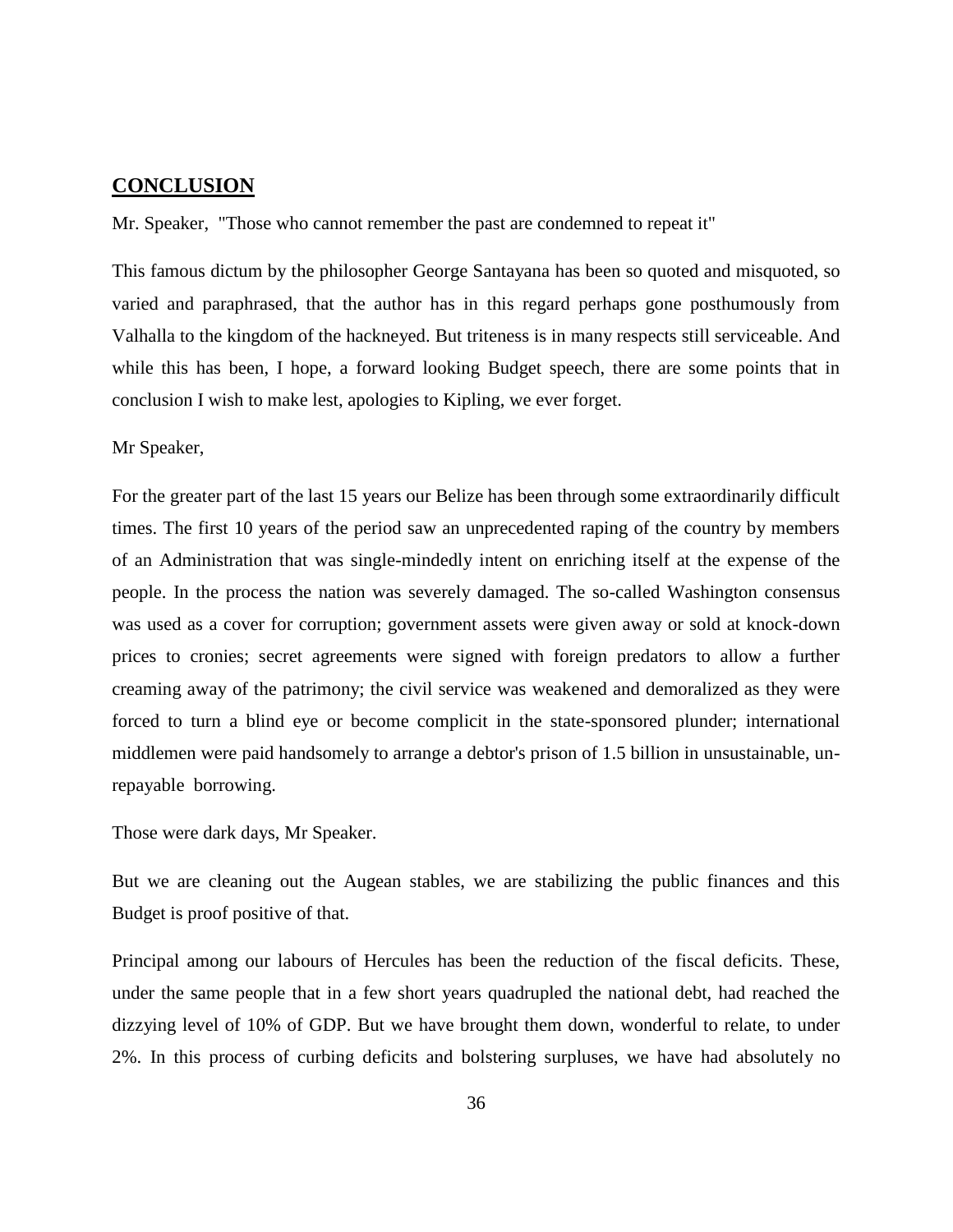recourse to borrowing from foreign commercial banks. We have utilized only concessional loans from bilateral and multilateral partners, and all the funds have been invested wisely and spent transparently. It can never be said of us, as Bear Stearns said of the PUP, that the people's money has disappeared into ministerial paws.

Of course, Mr Speaker, the high point, the piece de resistance, of our rescue efforts, is the superbond restructuring. But even before this, Mr Speaker, we were able to pioneer and expand social and educational programmes. We were able to support the poor, equip our children, and increase opportunities right across the spectrum. And we have been able to effect clearly visible improvements to the physical infrastructure of our municipalities. And Belize City under the phenomenal Mayor Darrell Bradley, about whom we may well ask 'when comes such another', has been the jewel in the crown.

Mr Speaker, place all this in the context of our Central American and Caribbean corner of the world. Even as all others have been struggling, Belize has been a comparatively bright spot. And just one year into our second term we have recorded this spectacular growth, making us the envy of the region as anyone can attest who listened to the recent CDB press conference on CARICOM economies.

Of course, while we can now feel very good about Belize, it is not all rose coloured lenses or sunlit vistas. For one thing, there is still a superbond hangover. We have taken our alka seltzer and tomato juice. But though the "goma" has lessened it will never completely disappear.

Those that have condemned us to this perpetual migraine say they are tired of hearing about it, but I endorse the words of the Minister of Housing: you will hear about it till you are dead because we have to continue paying it till we are all dead. 547 million US dollars, Mr Speaker, and nothing to show for it. Yet with that money we could have built eleven thousand 3-bedroom houses each costing 100 thousand Belize dollars. With an average of 5 persons in each home we could have provided decent accommodation for 55,000 persons.

But this is wishful thinking, Mr Speaker. Wishful thinking because those on the other side entered into the secret and punishing Settlement Deeds and Accommodation Agreements; signed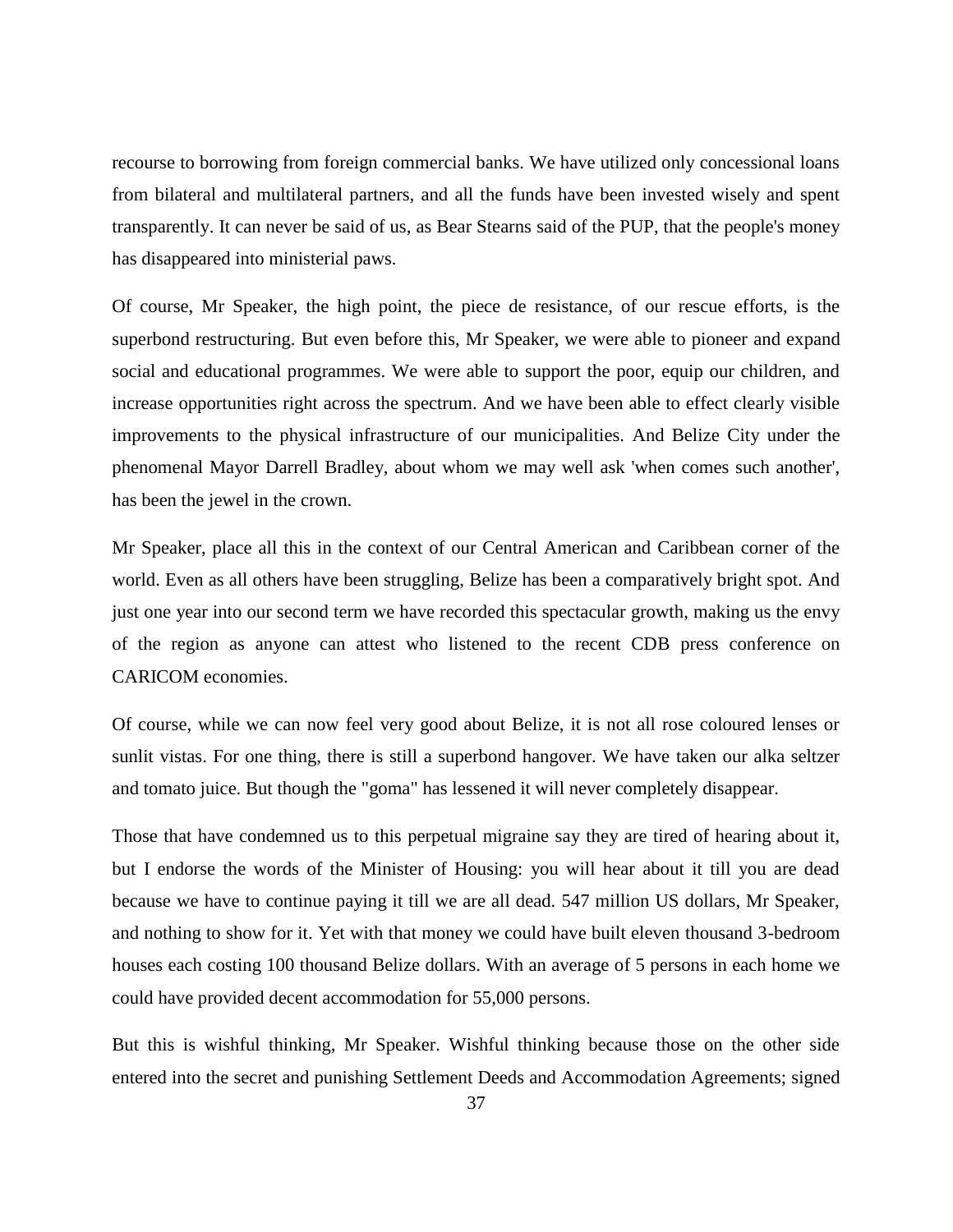the tax giveaways and the exemption from our laws and regulations; physically alienated our patrimony and ceded control even of our waterways and rivers and streams; and, finally, consigned us to superbond hell.

In reflecting on their vermin-like behaviour, I am reminded of what Mirabeau said of Talleyrand in the days before the French Revolution, and I paraphrase: he would sell his soul for money, and he would be right, for he would be receiving gold in exchange for excrement. That, Mr Speaker, could well be the epitaph of those on the other side.

Fortunately however, and as this Budget shows, we have extricated Belize from the worst of their Faustian pact. Even at the cost of huge legal fees, ongoing litigation, the relentless campaign of our implacable enemy and their everlasting friend, we have wrapped ourselves in our Belizean coat of many colours, rallied round the Belizean flag, and donned the armour of Belizean nationalism.

So one by one the dominoes continue to fall. The superbond has had its claws drawn. The asphyxia of austerity has been rejected. There is unprecedented economic growth. There is tangible increase in social protection. There is abundant liquidity in the banking system for private sector access to credit. There is security for our currency backstopped by impregnable reserves. And there is a sixty million dollar infrastructure package to be financed and implemented via the newly registered, wholly GOB-owned, private company called Belize Infrastructure Limited. This is the special-purpose vehicle that will create jobs, stimulate demand, purchase private sector material and supplies, and generally raise that tide that will float all Belizean boats.

#### Mr Speaker,

We move onward and upward, dedicated to creating this new Belize: an egalitarian, prosperous, progressive society; a strong, confident and successful nation that, we are convinced, is not just our desire but our destiny.

Thank you.